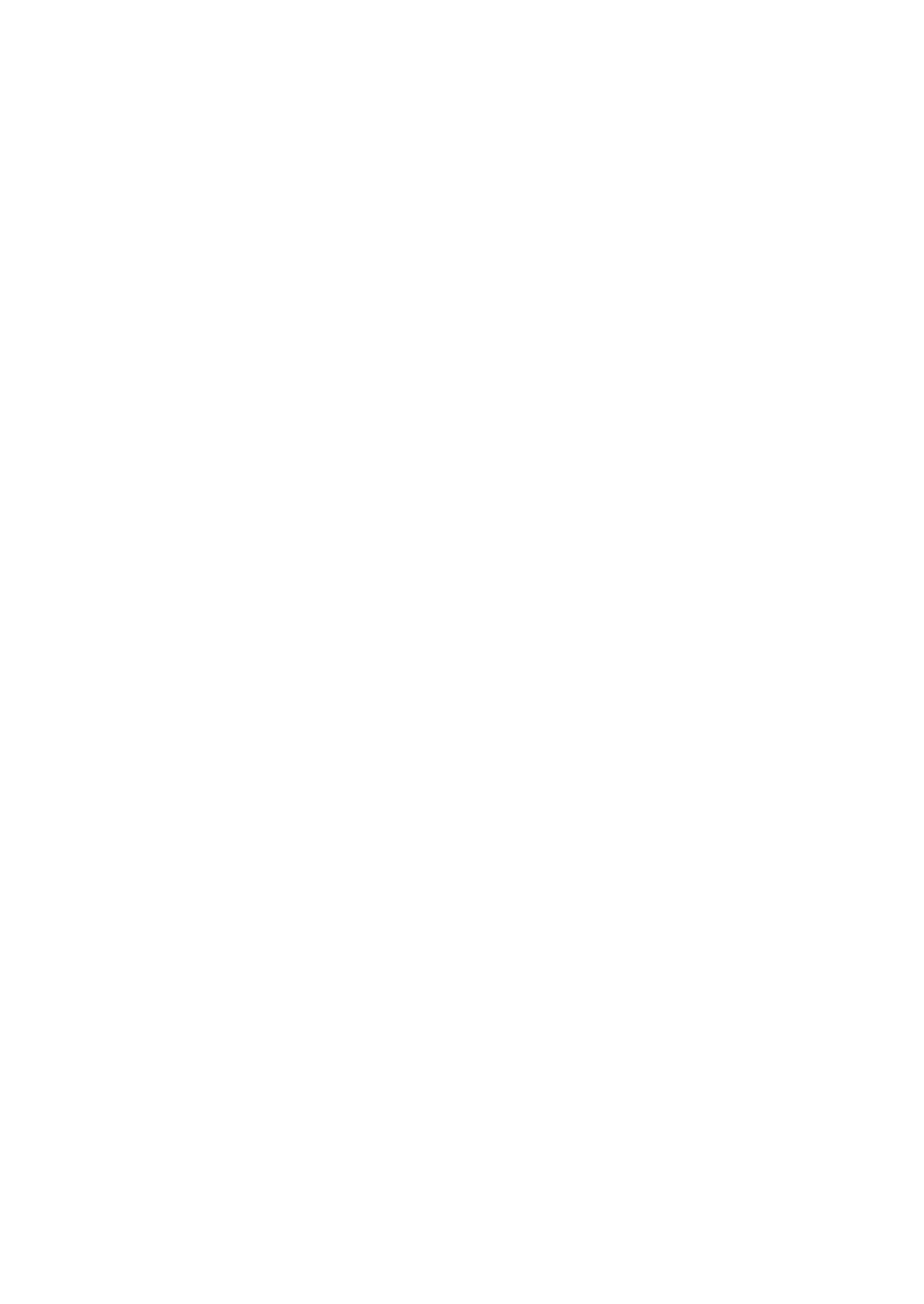# **Chapter One**

*The Internal Palestinian Scene: The Inevitability of Change and the Blockade*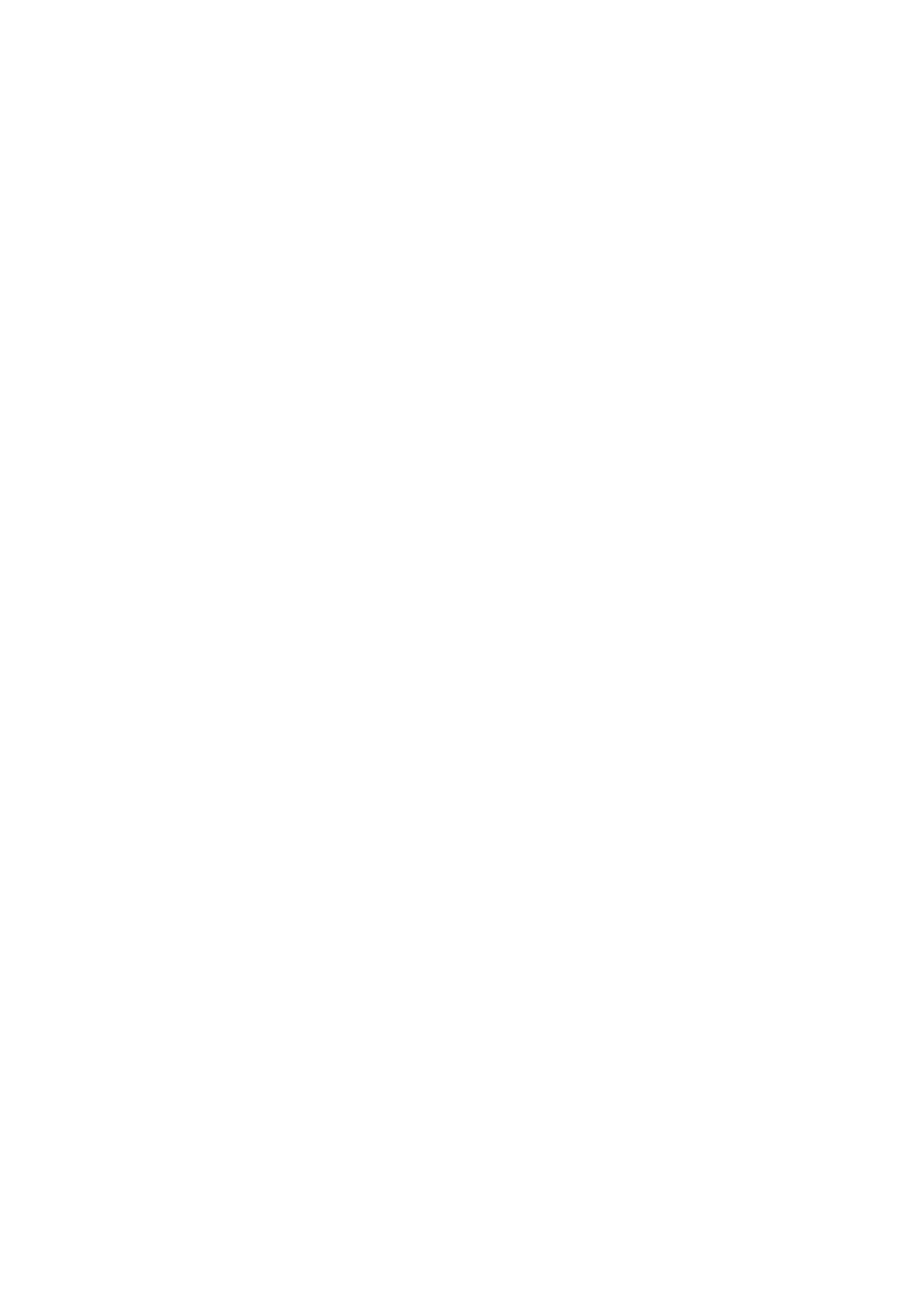### **The Internal Palestinian Scene: The Inevitability of Change and the Blockade**

### *Introduction*

The year 2006 opened with a dramatic development in Palestine, namely the spectacular victory of Hamas (The Islamic Resistance Movement) in the parliamentary elections. It won the majority of the seats of the Palestinian Legislative Council (PLC), which gave the resistance an additional legitimacy, the legitimacy of the ballot box. By the end of the year, the relationship between the institutions of the presidency and the premiership as well as that between Hamas and certain wings in Fatah (The Palestinian National Liberation Movement) reached to the edge of total explosion. As always, the domestic Palestinian affairs were closely connected with the dynamics in the Arab world, the region and the world at large. This was the year of the monumental American failure in Iraq, the American-Israeli continuous disregard to the peace process and the complete failure of Israel in Lebanon and the acceleration of the crisis in Lebanon. The year had also witnessed an increasing western pressure on Syria, and American threats to Iran because of its nuclear program. Meanwhile, the Russian economy continued to prosper, and the Russian diplomacy regained confidence.

Since late 1960s, Fatah had led the Palestinian national movement, constituted the pillar of the Palestinian Liberation Organization (PLO) and dominated the Palestinian political scene. Though facing some political challenges from within Palestine and unable to deter Arab regimes from meddling in the Palestinian affairs, the leadership of Fatah continued to be in the limelight for over 30 years. But the mid 1970s seems to have been decisive on the issue of Fatah leadership of the national movement. However, admittedly, the opponents of 'Arafat and Fatah did not have an alternative project to the one of an independent Palestinian state that 'Arafat had initiated and insisted on with the blessing of Egypt and the Soviet Union, notwithstanding the formidable Arab and Palestinian opposition. No doubt, this project had negative repercussions on the totality of the Palestinian issue, but it had obviously favorably responded to the wishes of some Arab regimes to gradually disassociate themselves from any responsibility towards the Palestinian issue.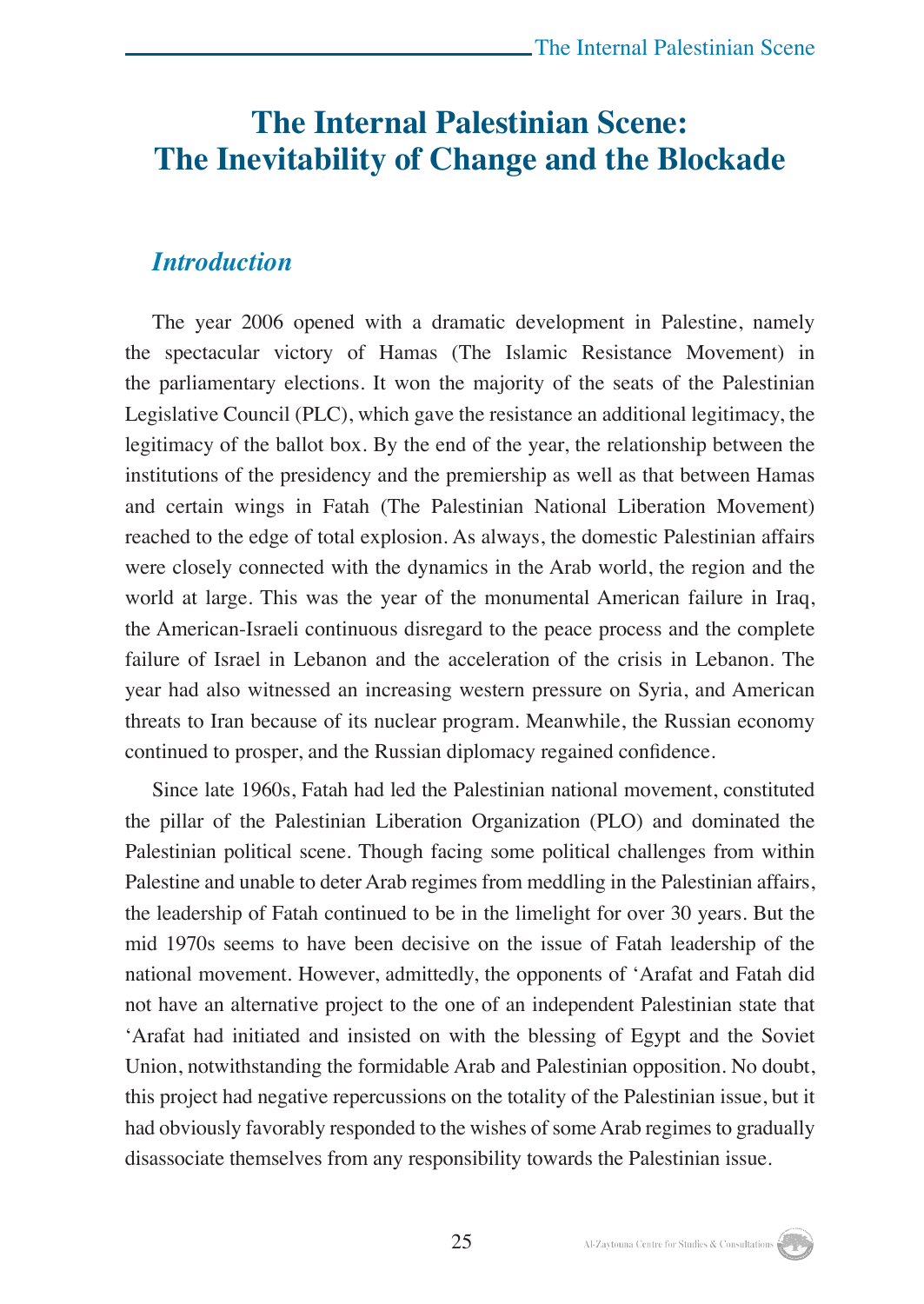In the name of the PLO, Fatah concluded in 1993 the Oslo Agreement that was based on the successes of the Palestinian *Intifadah,* the accelerating changes in the post-cold war world, and an increasing desire within Fatah leadership to achieve whatever can be achieved of the national agenda, irrespective of the broad Arab demands. Immediately after the signature of this agreement, an opinion emerged that both Fatah and the Israeli leadership had rushed to conclude it to be a preemptive step to check the rising political Islam in the West Bank (WB) and Gaza Strip (GS). The rise of Hamas and the Islamic Jihad Movement in Palestine (*Harakat al-Jihad al-Islami fi Filastin*), in the first *Inifadah* (1987-1993), may have obsessed both parties, but the Palestinian national leadership, as well as the leadership of the Hebrew state, had obviously believed that the establishment of the Palestinian Authority (PA) would suffice to contain the Islamic phenomenon. But the developments that took place between the establishment of the PA and the outbreak of the second *Intifadah* had given the Islamic trend additional grounds to flourish and prosper.

Rather than catering for the Palestinian concerns and ambitions, the new authority had, in effect, become a huge security apparatus, and its institutions as well as ministries rapidly became breeding ground for wide spread corruption. The structural shortcomings of Oslo were gradually revealed, which slowed down the peace process that was not, anyhow, anticipated to reach to its expected end even in the eyes of those who negotiated and signed the agreement. The outbreak of the second *Intifadah*, by the end of September 2000, was presumably an indicator of the correct position taken by those who opposed Oslo, of whom the Islamic trend was the most prominent. During the years of the second *Intifadah*, the Islamic trend gained momentum and Hamas emerged as a leading Palestinian force, a development that the late President 'Arafat understood and took on board. 'Arafat himself had changed after the abortive Camp David 2 negotiations, and the emergence of an alternative strategy to negotiations that was patronized by the *Intifadah* and the resistance.

The dynamics of the internal Palestinian politics during the year 2005 had expressed themselves in the outcome of the municipal elections (See: *The Palestinian Strategic Report, 2005*), but by their very nature these elections could not provide a decisive indicator. Hence, it was necessary to await the legislative elections, as fixed by Oslo Agreement, and the restructuring of the PLO. However,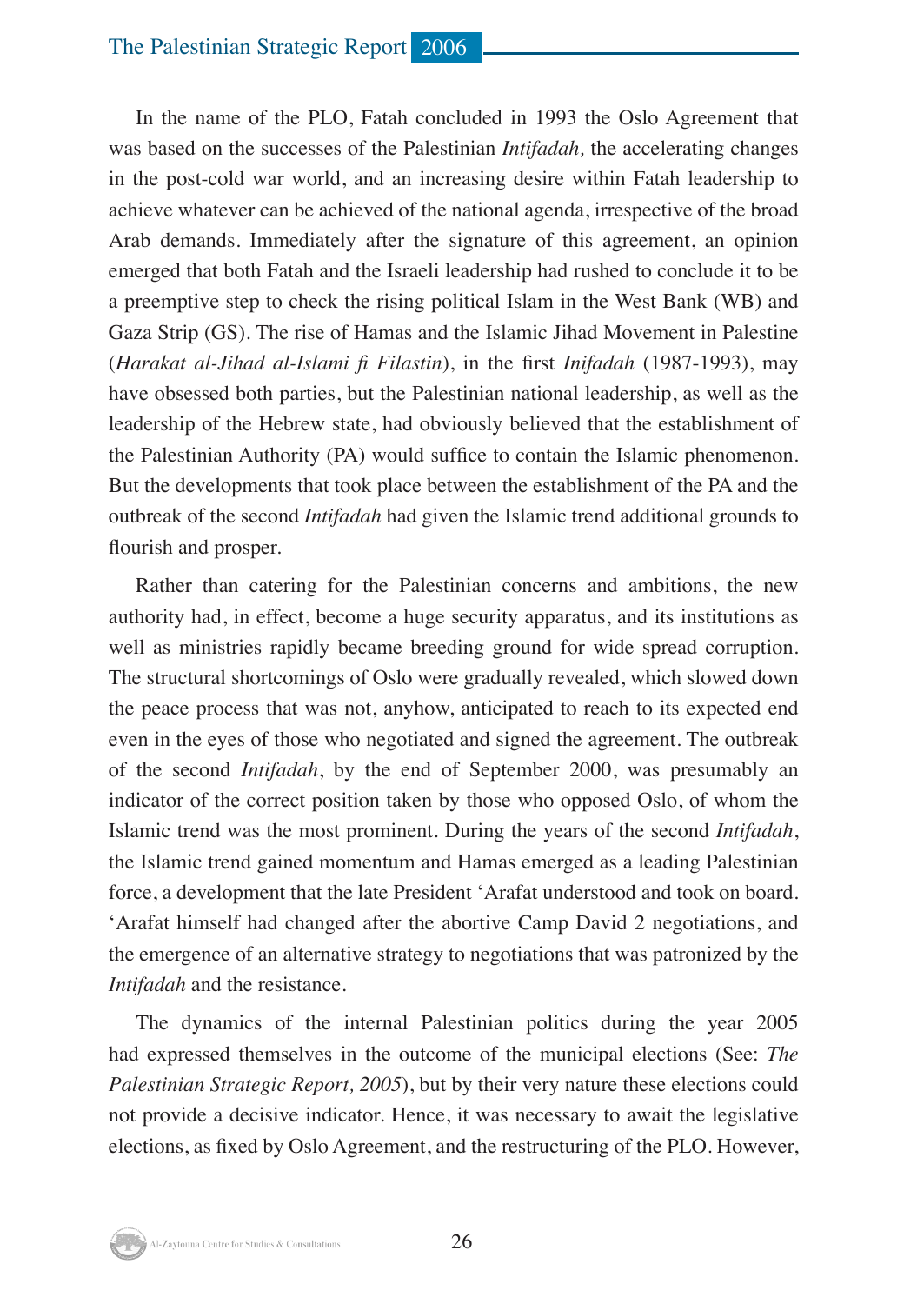by the victory of Hamas in these elections, the domestic political setting in Palestine entered a transitionary stage; as Fatah was still an effective force in the PA apparatus, resistance and at the popular level. Besides, the Palestinian affairs were by their very nature exposed to regional and international interference.

#### *First: From the Elections to the Government*

The Palestinian President Mahmud 'Abbas (Abu Mazin) and his advisers were not in favor of holding the elections in its scheduled date, on 25 January. In view of the consistently rising political influence of Hamas, 'Abbas was not confident enough of Fatah's victory, and he had, in fact, hinted several weeks before the elections that they may be postponed. Another indication that 'Abbas may have harbored plans to delay the elections was his insistence that they take place only if the population of Jerusalem (*al-Quds*) were allowed to choose their representatives, though some have argued that he intended by this move to exert pressure on Israel to allow them to do so, and to exhibit his strong commitment to the Palestinian rights.1 However, to support its declared program of democratization in the Middle East, superficially at least, the American administration seemed to have been keen to allow the Palestinian elections to go ahead. Besides, some Palestinian research institutes (either pro-Fatah or financially supported by western countries) had forecasted in its polls the likelihood of the victory of Fatah.<sup>2</sup> Hence, under the pressure of America, the Hebrew state allowed the population of Jerusalem to vote, and the elections were held on time.

### **Table 1/1: A Sample of an Opinion Poll on the Popularity of Fatah and Hamas**

| Date          | 16-18/11/2005 <sup>3</sup> | 24-25/12/2005 <sup>4</sup> | $5 - 6/1/2006^5$ | 20-21/1/2006 |
|---------------|----------------------------|----------------------------|------------------|--------------|
| Hamas $(\% )$ | 19.3                       | 25                         | 25.1             | 23.4         |
| Fatah $(\% )$ | 37.1                       | 38.5                       | 38.2             | 39           |

The Palestinian legislative elections were conducted on the basis of a joint system that accepted both individual constituencies and proportionate lists. Hamas won a comfortable majority, 74 seats, while its opponent, Fatah, got 45 only, and the rest of the seats were distributed as follows: four for Independents, three for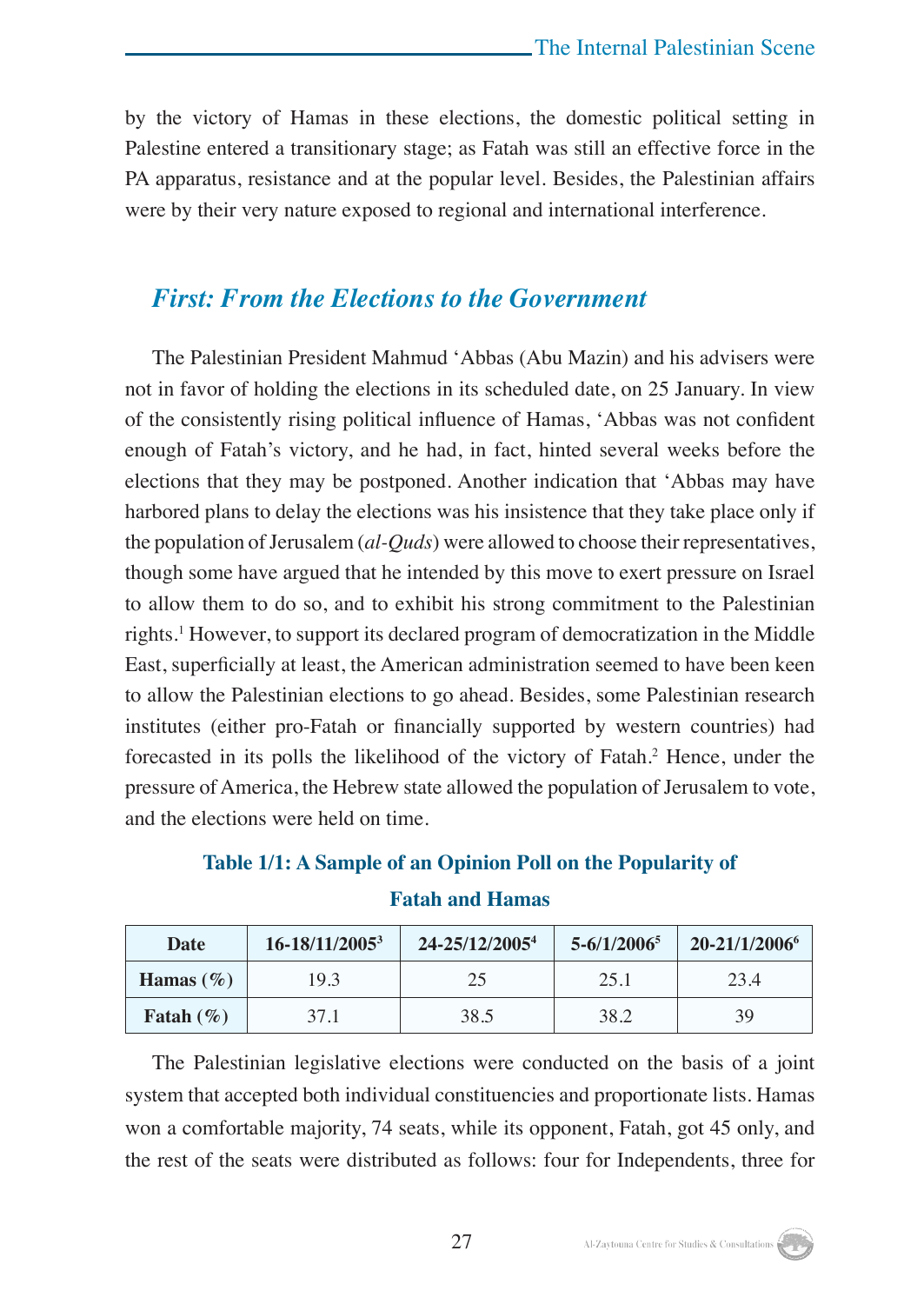the Popular Front for the Liberation of Palestine (PFLP) (*al-Jabha al-Sha'biyah li Tahrir Filastin*) and two for each of the Alternative (*al-Badil*), Independent Palestine (*Filastin al-Mustaqillah*) and the Third Way's (*al-Tariq al-Thalith*) lists.7 These results profoundly shocked the Palestinian leadership, many Arab countries, member-states of the European Union (EU) and the American administration. They also confirmed the overall rising influence of the Islamic trend in the Arabic and Islamic realms, along the last decade, and the end of Fatah's monopoly of the national Palestinian affairs. But President 'Abbas wisely declared that he will never hesitate to call upon Hamas to form the Palestinian government, and within a short period Hamas' internal and diasporic leadership choose in meetings in Cairo Isma'il Haniyah, the Movement's most prominent and popular leader in GS, for the premiership. Hence, on 21 February President 'Abbas officially authorized Haniyah to form the new Palestinian government.

### **Table 2/1: Results of the Palestinian Legislative Elections in the WB and GS 20068**

| <b>Electoral list</b>                                                                                                                                             | No. of seats                |
|-------------------------------------------------------------------------------------------------------------------------------------------------------------------|-----------------------------|
| <b>Change and Reform (Hamas)</b>                                                                                                                                  | 74                          |
| <b>Fatah Movement</b>                                                                                                                                             | 45                          |
| Martyr Abu Ali Mustafa (PFLP)                                                                                                                                     | 3                           |
| The Alternative (the Democratic Front for the Liberation of<br>Palestine (al-Jabha al-Dimuqratiyah li Tahrir Filastin), People's<br>Party, Fida and Independents) | $\mathcal{D}_{\mathcal{L}}$ |
| <b>Independent Palestine</b>                                                                                                                                      | $\mathcal{D}_{\mathcal{L}}$ |
| The Third Way                                                                                                                                                     | $\mathfrak{D}$              |
| Independents (supported by Hamas)                                                                                                                                 | 4                           |
| <b>Total</b>                                                                                                                                                      | 132                         |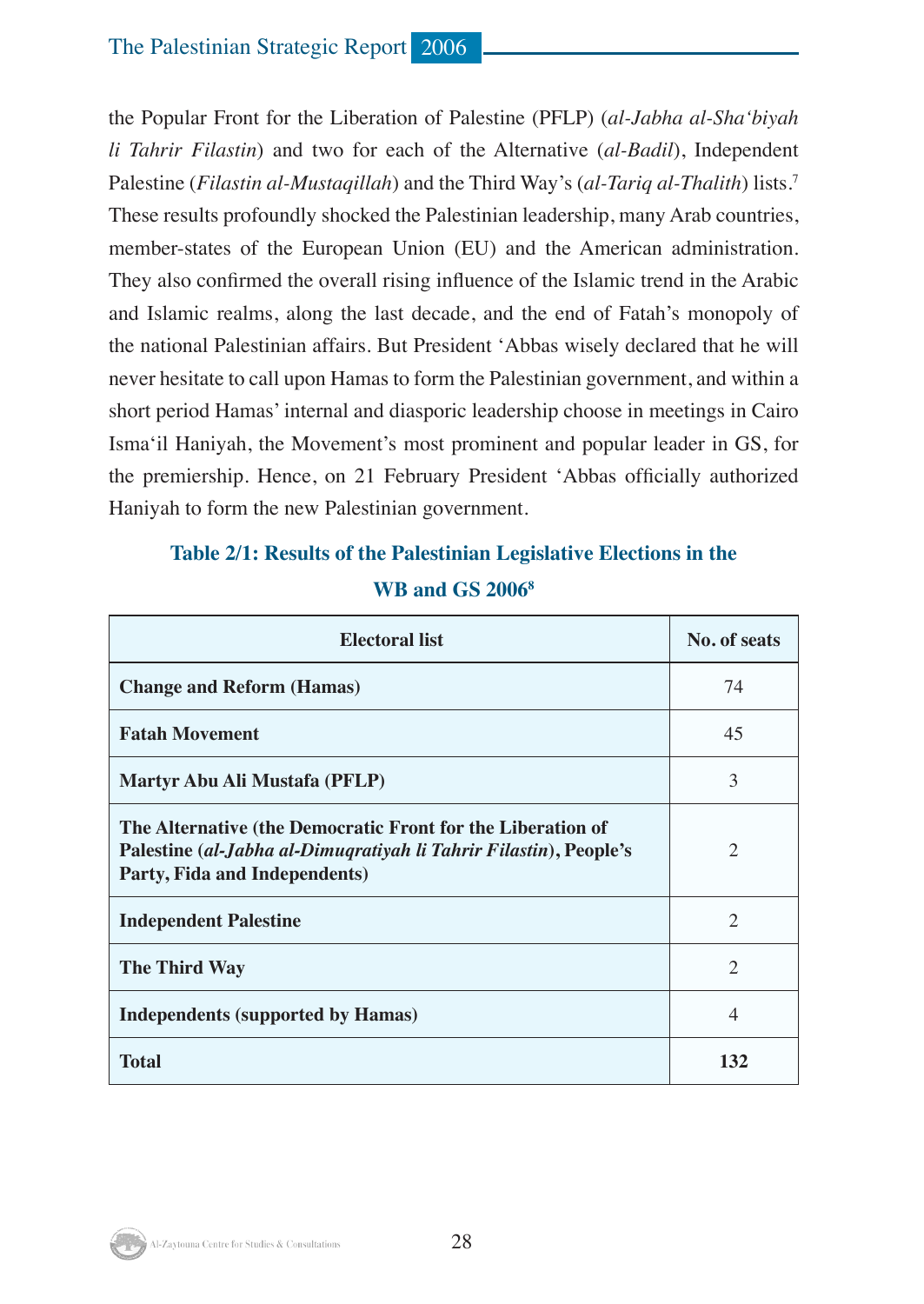

#### **Results of the Palestinian Legislative Elections in the WB and GS 2006**

Hamas' first priority was a national unity government that includes Fatah and other Palestinian organizations and lists. But the American stubborn opposition to a Hamas led government, and Hamas' position towards the PLO indicated that the new government will be short lived. Besides, since the announcement of the results, Fatah leadership was inclined not to participate in a national government led by Hamas, and Fatah leader Muhammad Dahlan had even openly declared that shame would be inflicted on Fatah if it participated in such a government.<sup>9</sup> Salim al-Za'nun, a member of the Central Committee of Fatah and the chairman of the Palestinian National Council (PNC), declared that certain Arab and foreign quarters incited Fatah againt Hamas.10 As for the Popular Front, two opinions emerged on the issue, the first, represented by the diasporic leadership, suggested participation, and the second, patronized by the internal leadership, opposed their Front's involvement in such a government. However, the Front had finally rejected participation because Hamas declined to recognize the absolute supremacy of the PLO, and refused to commit itself to its political program. Other small parliamentary groups hesitated, even conditioned their participation on the realization of some impossible demands. Hence, no option was left for Hamas except to finally form the government all alone, though the Palestinian public opinion strongly favored the option of national government.<sup>11</sup> However, in the light of the developments that took place in the Palestinian arena during the coming months of the year 2006, we may safely argue that the Palestinian parties that participated in the failure of the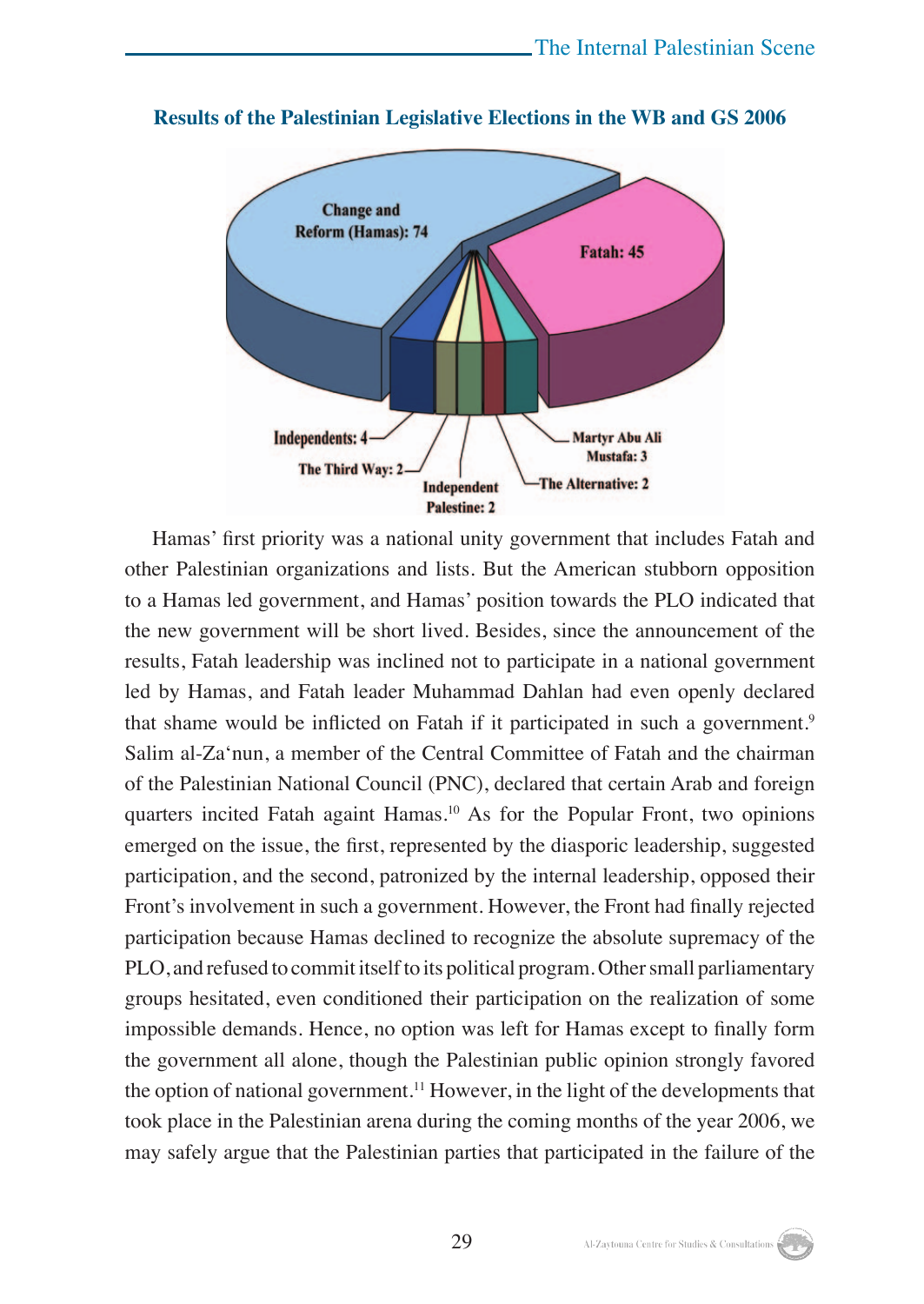option of a national government bear a heavy historical responsibility. For such a national consensus was utmostly needed in that difficult and sensitive transitional phase in which the national issue was confronted by major responsibilities and many challenges.

In his address before the PLC on 18 February, the Palestinian president called upon the forthcoming government to commit itself to the program and the treaties concluded by the PLO and the PA. It was obvious that the position towards the PLO and consequently the international treaties, including Oslo, would be a bone of contention and a source of increasing conflict between Hamas and Fatah. Haniyah, the elected premier, pinpointed, in his response before the PLC the position of his government by expressing his appreciation to the PLO, as the umbrella of the national Palestinian movement over decades, but he called for its restructuring in a way to be more effective and representative of all the Palestinian forces and trends. However, despite the criticism of the Fatah and the Executive Committee of the PLO, the government won the confidence of the PLC on 28 February.12 Hence, a new stage in the course of the PA started, in which Hamas formed a government whose security organs and flabby bureaucratic apparatus were effectively under Fatah control.

Before we go any further, we should highlight two facts. First, the fairness of the elections and the neutrality of the election organs, thanks to President Mahmud 'Abbas. Secondly, and most importantly, from a political point of view, the choice of Hamas by the Palestinian people in the WB and GS gave the resistance and its political plan of action an added impetus through the ballot box, which constituted a serious setback to the American-Israeli policy, even the European one, that dismissed the resistance as mere terrorism, and all the Palestinian resistance organizations, particularly Hamas, as nothing but "terrorist groups."

### *Second: The Siege*

The stubborn Israeli and western opposition to the new government was glaringly visible to everybody. However, to contain a probable boycott and economic pressure to his government and to satisfy the Palestinian public opinion that had been overburdened by the extravagance and corruption of the previous governments, Premier Isma'il Haniyah undertook to purse ascetic policies. But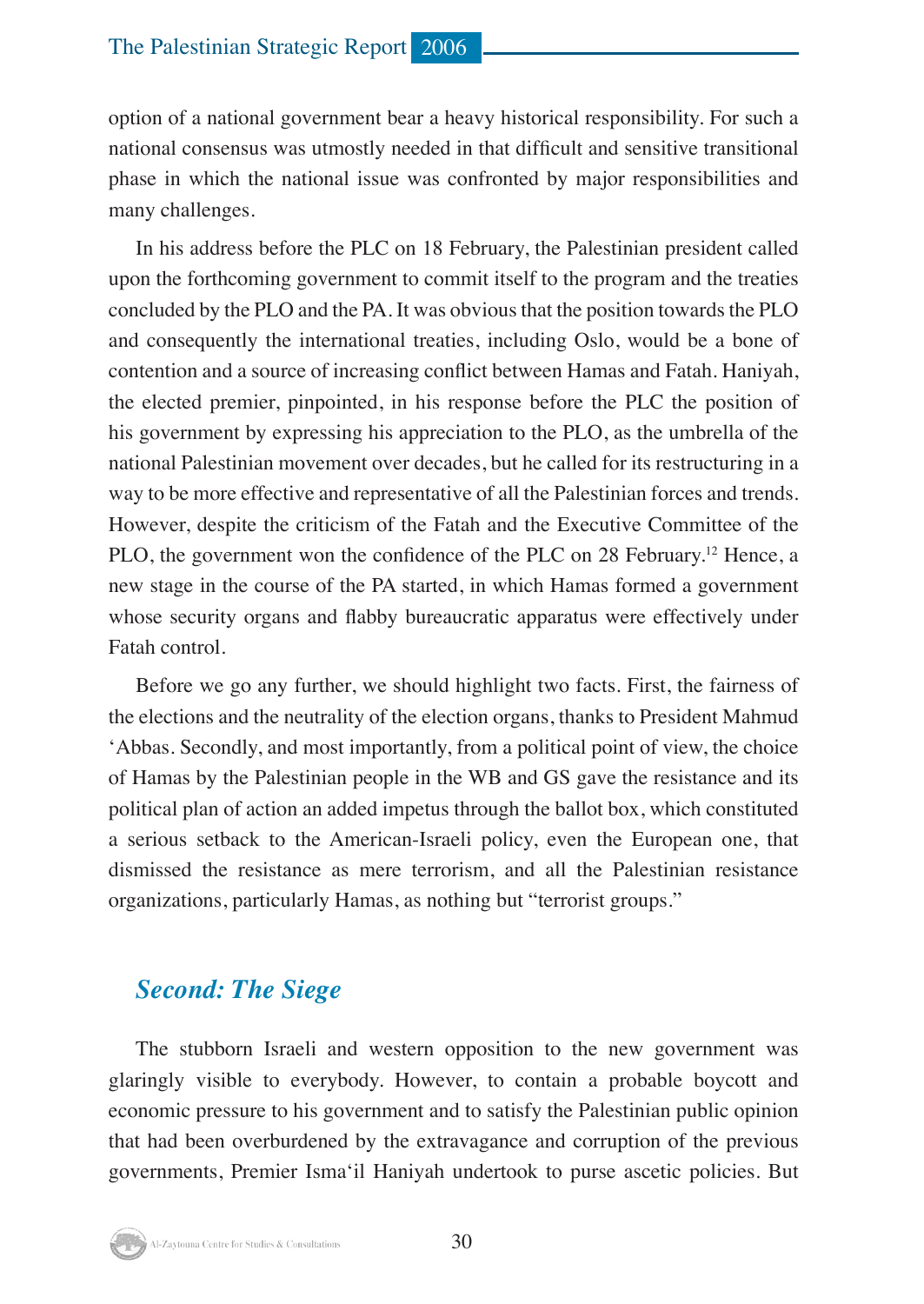he did not seem to have been aware of the great extent in which the Palestinian economy and finance were at the mercy of Israeli policies and western aid, and of the blockade that his government was bound to face. The siege started by Israeli decisions to suspend the delivery of the funds accumulated from the taxes and dues that were collected by the Hebrew state on behalf of the PA, and to impose restrictions on Palestinians working in Israel.<sup>13</sup> Subsequently, an Israeli-American extensive effort started to impose an international blockade on the Palestinian government that stops all western aid, and hopefully lead to the downfall of Hamas government and the holding of new elections. Hence, the American administration (with the support of the Congress) and the countries of the EU suspended diplomatic contacts and stopped financial aid to the government under the guise of its rejection of what has become known as the conditions of the Quartet (i.e., the international committee, composed of the EU, the USA, Russia and the United Nations (UN), that was entrusted with the Palestinian question) that include recognition of Israel, discard of violence, surrender of the resistance's arms and commitment to the treaties concluded between the Palestinian and the Israeli sides.<sup>14</sup>

The first major challenge to the international blockade was represented by the Russian initiative of 9 February through which a Hamas delegation was invited to visit Moscow, a move that was supported by France alone, but resisted by the Israeli government, the American administration and the British government that doubted the ability of Moscow to influence Hamas. Nevertheless, Russia insisted, and a Hamas delegation, led by Khalid Mish'al, the head of the Political Bureau of Hamas, visited the Russian capital in the first week of March.15 However, in spite of the warm reception that the delegation received, and the Russian promises of help, the Russian initiative did not effectively break the blockade, and Russia stuck to its declared position and advised Hamas to accept the Quartet's conditions. But the political implications of the visit had greatly preceded its direct results, as, for many years, this was the first time in which Russia took a stand on the Palestinian issue that was basically different from that of Europe and America. It, moreover, indicated that Russia have begun to regain political will on Middle Eastern affairs, and the capacity to address the American strategic threat to its security in Eastern Europe.

The Arab attitude was not practically dissimilar from the Euro-American one. Admittedly, a number of Arab countries welcomed the government of Hamas, but the major Arab states that were directly connected with the Palestinian issue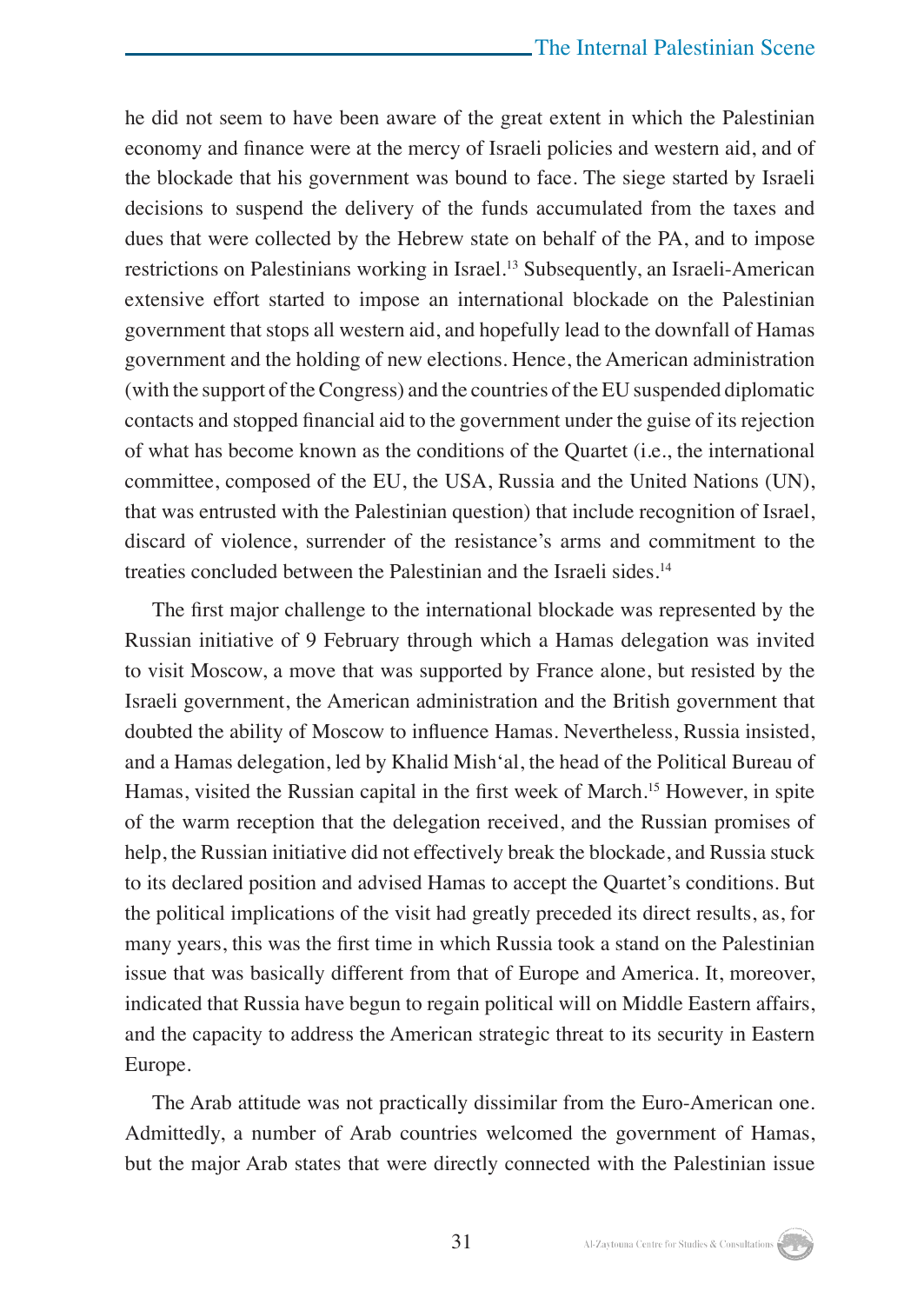could not dare to confront the American policy. Both the Egyptian premier and the Jordanian King demanded that Hamas commit itself to Oslo Agreement and its aftermath.16 Though Cairo had maintained security channels with the Palestinian government, the Egyptian minister of foreign affairs declined to receive his Palestinian counterpart, Mahmud al-Zahhar, during his Arab tour in April. Meanwhile, a noisy crisis erupted between the Jordanian government and Hamas over the former's arrest of a Hamas group that was allegedly planning to undertake military strikes against Jordanian targets.<sup>17</sup> Hence, as expected, a scheduled visit of the Palestinian foreign minister to Amman was cancelled. The position of the Saudi government towards the Palestinian government was also reserved and cool. But Syria, who hosted the diasporic leadership of Hamas and that of other Palestinian organizations, warmly welcomed the outcome of the elections and Hamas assumption of power. It took the victory of the Palestinian resistance to be a success of its own policy, and a glaring indication that Syria is a major power in the region that cannot be overlooked or disregarded. Both Qatar and the Sudan received in their capitals big Hamas delegations, and promised to extent quick aid to the Palestinian government.18 (See chapter four of this book)

The pertinent problem that faced Hamas government was to avail funds to cover the salaries of the 140 thousand military and government officials. This was a formidable task as the government had been, even before Hamas assumption of power, practically bankrupt and indebted by a sum of about \$1.77 billion.19 During a visit that Khalid Mish'al paid to the Iranian Islamic Republic in February at the head of a big Hamas delegation, the Iranian Consultative Assembly issued a decree that ordered the formation of a committee to support Palestine, and the Iranian government offered an aid of \$250 million to cover the deficit of the Palestinian budget resulting from the suspension of European and American funds.20 Meanwhile, an extensive popular campaign was initiated in the Arab world to collect contributions to Palestine. This widespread popular sympathy with the Palestinian government, coupled with the generous Iranian aid, embarrassed Arab regimes, and triggered an Arab summit in Khartoum that decided to extend urgent aid to the Palestinians.21 A number of Arab states, including Algeria, Saudi Arabia, Egypt, Qatar and Kuwait, paid their allocation to the special Palestinian fund ordered by the summit. But the Arab banks refused to transfer these funds to the Palestinian government lest they be exposed to American sanctions, which constituted a major predicament to the efforts to break to blockade.<sup>22</sup> The cash

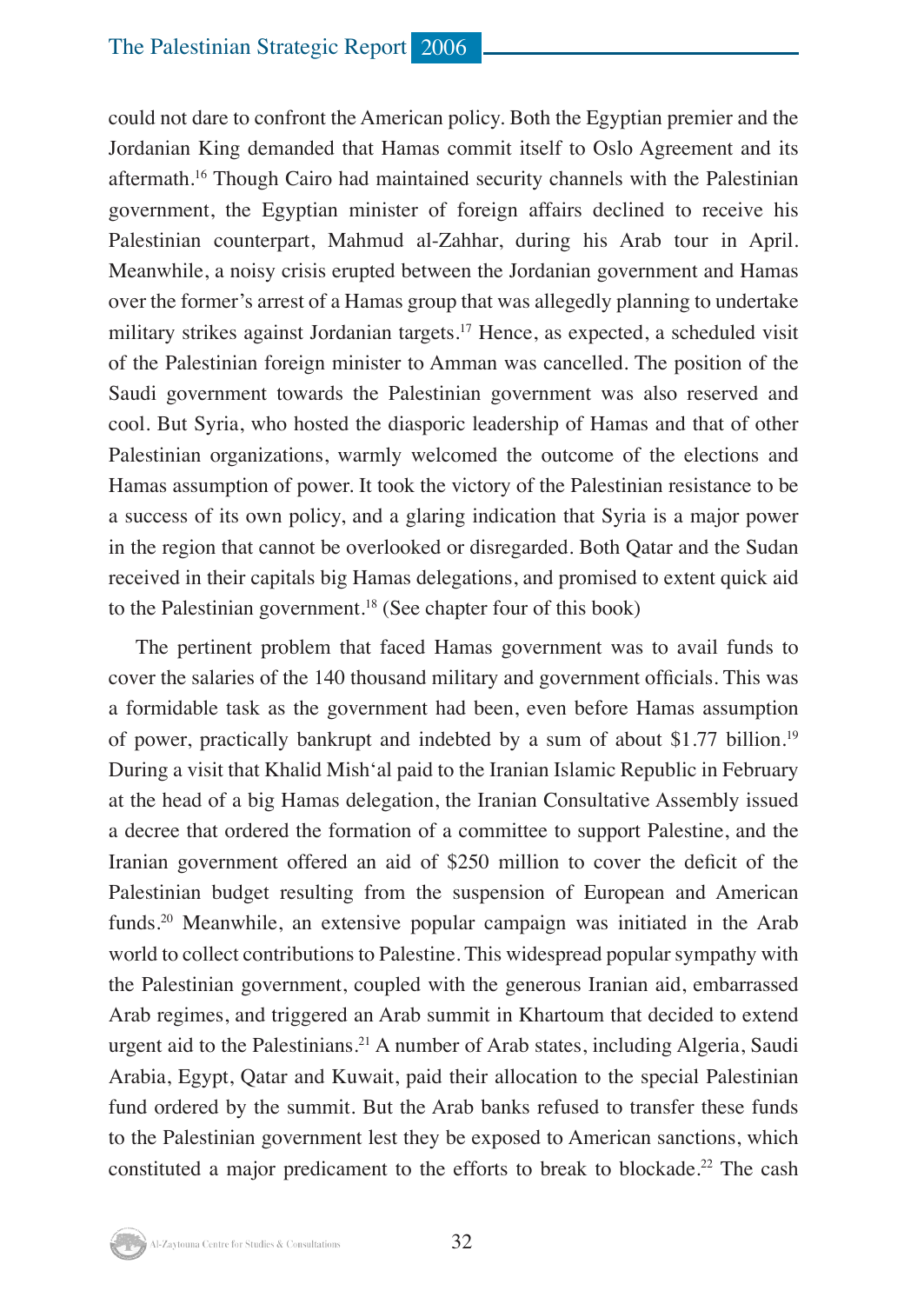brought to the Palestinian treasury by Hamas ministers and officials via the passage between GS and Egypt was too modest to cover the huge deficit, particularly so as this effort was often interrupted by the European supervision of the gateway.

Being embarrassed by its illogical position towards a democratically elected government, and by the serious repercussions of the blockade on the Palestinian people, the European group seems to have been reluctant of the collapse of the PA, particularly so as Hamas government had exhibited surprising resilience to resist foreign pressure. Hence, a number of European states allocated a special fund under the supervision of the World Bank to extend aid to the Palestinians on condition that it does not pass via the Palestinian government, and be assigned to support the health and other major service sectors. The Quartet endorsed this European mechanism, $2<sup>3</sup>$  which participated in covering the cost of the basic Palestinian needs.

In any case, the Palestinian government managed to cover a reasonable percentage of the salaries' arrears, the acting minister of finance, Samir Abu 'Eisha, reported that out of the total sum of about \$1.18 billion, the government paid by the end of 2006 the sum of \$658 million, which covered 69% of the arrears of government officials in the educational sector, 74% of those in the health service and 60% of the military personal.24

The intensity of the internal pressure resulting from the blockade was, however, reduced during the last months of the year either because of the significant payments given to the officials or due to the capacity of the Palestinians to adapt themselves to the new situation. But, the political tension persisted. Hamas accused the institution of the presidency and some of the ilks of President 'Abbas with collusion with the blockade. In a stormy meeting between the president and the prime minister, the former rejected the suggestion of Haniyah to use the funds of the Palestinian Investment Fund, which was under 'Abbas's authority, to reduce the damaging impact of the siege.<sup>25</sup> Besides, Sa'ib 'Urayqat, the presidents' appointee to coordinate the functions of the passages, connived with the European supervisors to obstruct the influx of money brought by some of Hamas leaders and ministers to GS.<sup>26</sup> By the end of the day, the blockade had significantly contributed in accelerating internal tension, and fueling the propaganda campaigns against Hamas. But the blockade imposed on the Palestinian government could not have alone generated this crisis as the Palestinian had previously managed to sail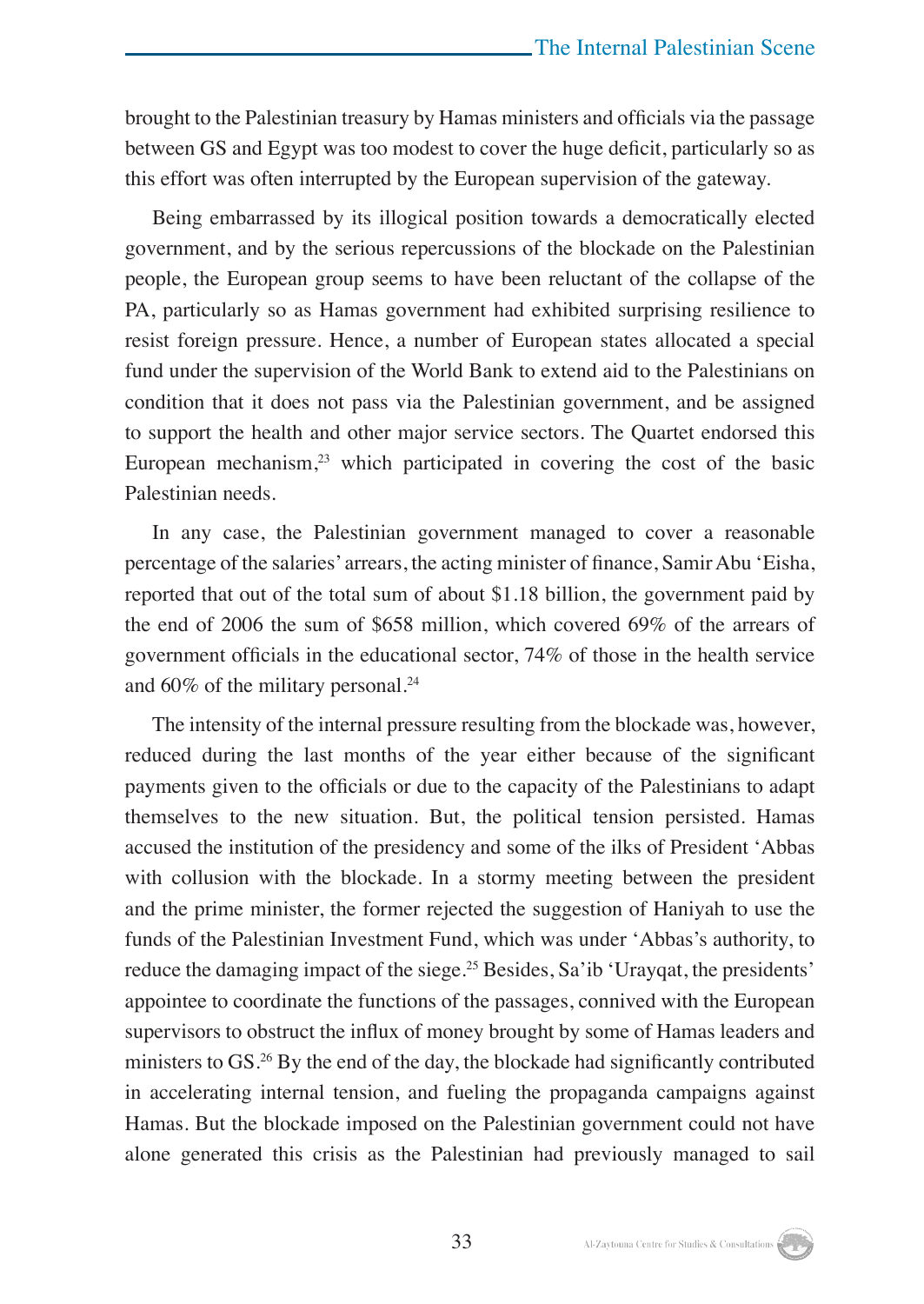through during the years of the first *Intifadah* without external aid, and could have done so this time. The siege was thus one of a number of interrelated factors that expressed an acute internal conflict around authority and on the whole orientation of the Palestinian national struggle.

### *Third: The Conflict of Authorities*

The struggle around authority between the president and Hamas government had started even before the latter's official assumption of power. During the last session of the previous Fatah dominated PLC, held after the elections, several decisions and constitutional amendments were passed, which were designed to strengthen the presidency at the expense of the government and the newly-elected council. For, they gave the president absolute power to form the Constitutional Court and the Civil Service Bureau.<sup>27</sup> Besides, the previous PLC sanctioned the appointment of an outsider to be the secretary-general of the new council.<sup>28</sup> Since the occupant of this position should strictly be from among the elected members of the council, Hamas considered this move a "white coup" on the constitution.29 Immediately after the first session of the new council, in which 'Aziz Dweik was elected to preside the council, a conflict erupted between him and President 'Abbas over the legitimacy of the decrees issued during the last session of the previous council. The issue was taken up to the Constitutional Court, but this was a bad omen for the relationship between the president and his new government.

The president issued a decree that placed all the public media institutions under his direct supervision. Similarly, another presidential decree formed a special corporation to administer the frontier passage under Sa'ib 'Urayqat, a former minister and Fatah member of the PLC (Rafah Passage was placed under the president's security organ). A third decree tightened the presidents's grip over all the security organs that were entrusted to some of his close aides. Rashid Abu Shbak (the ex-commander of the Preventive Security Apparatus) was appointed in charge of the internal, civil defense, preventive and police security organs, that were all previously under the authority of the government, while Sulayman Hillis became the director of the National Security Organ.<sup>30</sup> Incidentally, this was exactly what the late President 'Arafat did, and to which 'Abbas, then the premier, had strongly objected. President 'Abbas had also sidelined all the ministers, including

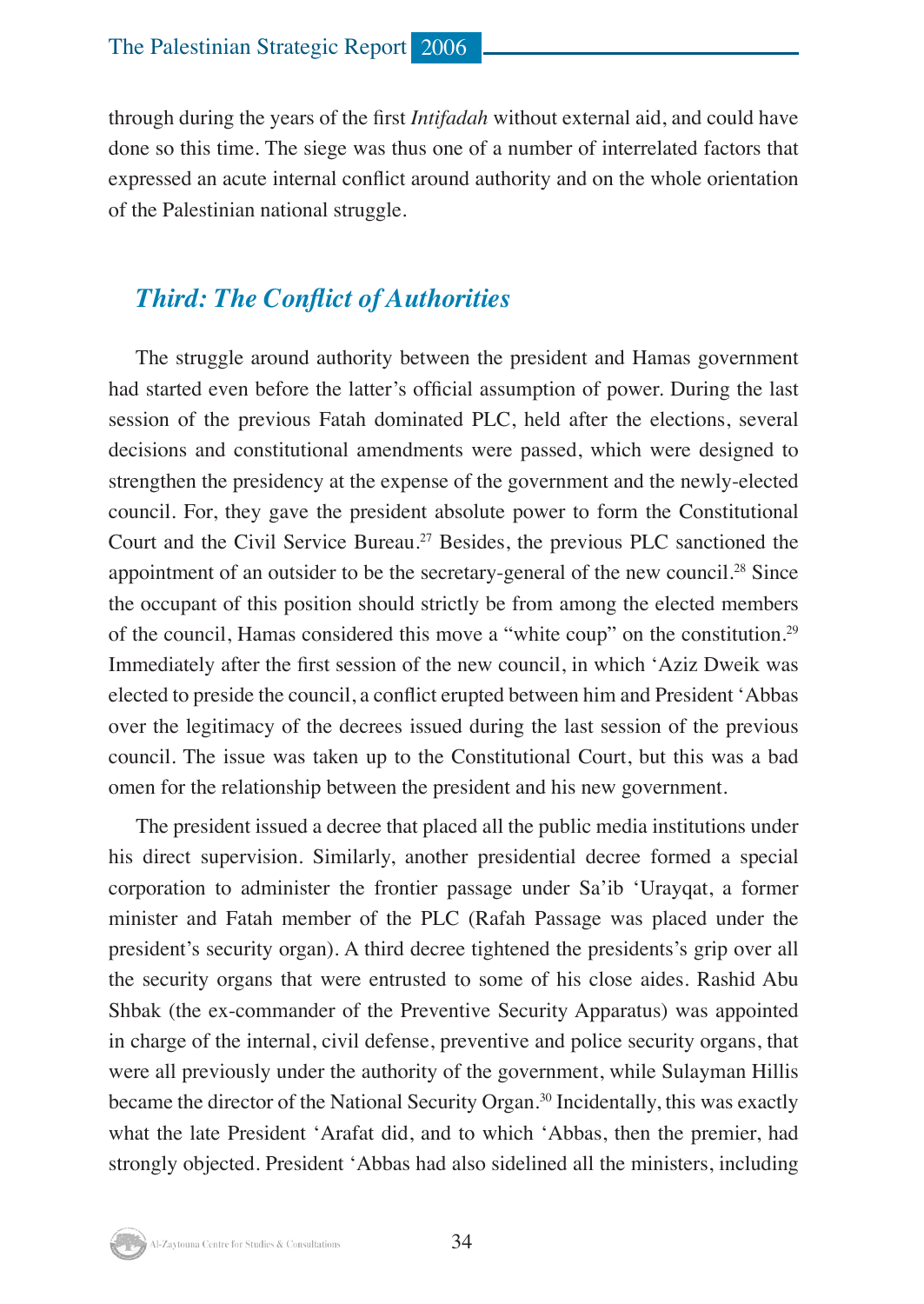the minister of foreign affairs, from his foreign visits, contacts and negotiations with Arab and international envoys, irrespective of their attitude towards Hamas government.

However, this struggle between the president and his government reached its zenith when the minister of interior, Sa'id Siyam, formed a security force, named the Executive Force,<sup>31</sup> under his direct authority, which was composed of personnel from al-Qassam Brigades (*Kata'ib al-Qassam*) of Hamas and other pro-resistance forces. Though the primary motive behind the formation of this force was the deteriorating security conditions in GS and the loss of the interior minister of his presumed authority over the PA security organs, President 'Abbas issued a decree that cancelled the minister's decision, and refused to incorporate the members of this force in the cadre of the Ministry of Interior. Furthermore, all other government appointees remained temporary and were not legally included in the civil service.

Meanwhile the Palestine News Agency (WAFA), reported a presidential communiqué of an agreement between President 'Abbas and Premier Haniyah on some legal and financial steps to be taken to incorporate this force in the security organs of the Ministry of Interior.32 The spokesman of the Ministry of Interior had, on the other hand, reported that the president had sanctioned a financial fund for the Executive Force, and ordered the finance minister to enact administrative and financial measures to employ the first batch of this force that was composed of 3,422 individuals.33

However, a few days later, the president declared the formation of a new security force under the name of the Presidential Guard,<sup>34</sup> which indicated a tendency to accelerate the military tension between the security organs of the president and those of the government. The Israeli newspaper *Haaretz* reported a few weeks later a plan to increase this force and an Israeli decision to arm it,35 while other reports claimed that this armament will be provided by Jordan and Egypt.<sup>36</sup> Coupled with these reports of a substantial increase in the numbers of the Presidential Guard and their armament, which had already intensified the internal crisis, Hamas government was not allowed throughout the year 2006 to assume control over government institutions, particularly the security forces and the Civil Service Bureau (i.e., the major body of the PA). Meanwhile, the Israeli forces inflicted painful strikes (particularly from the end of June to early August) on the government and the PLC, especially an extensive arrest campaign that detained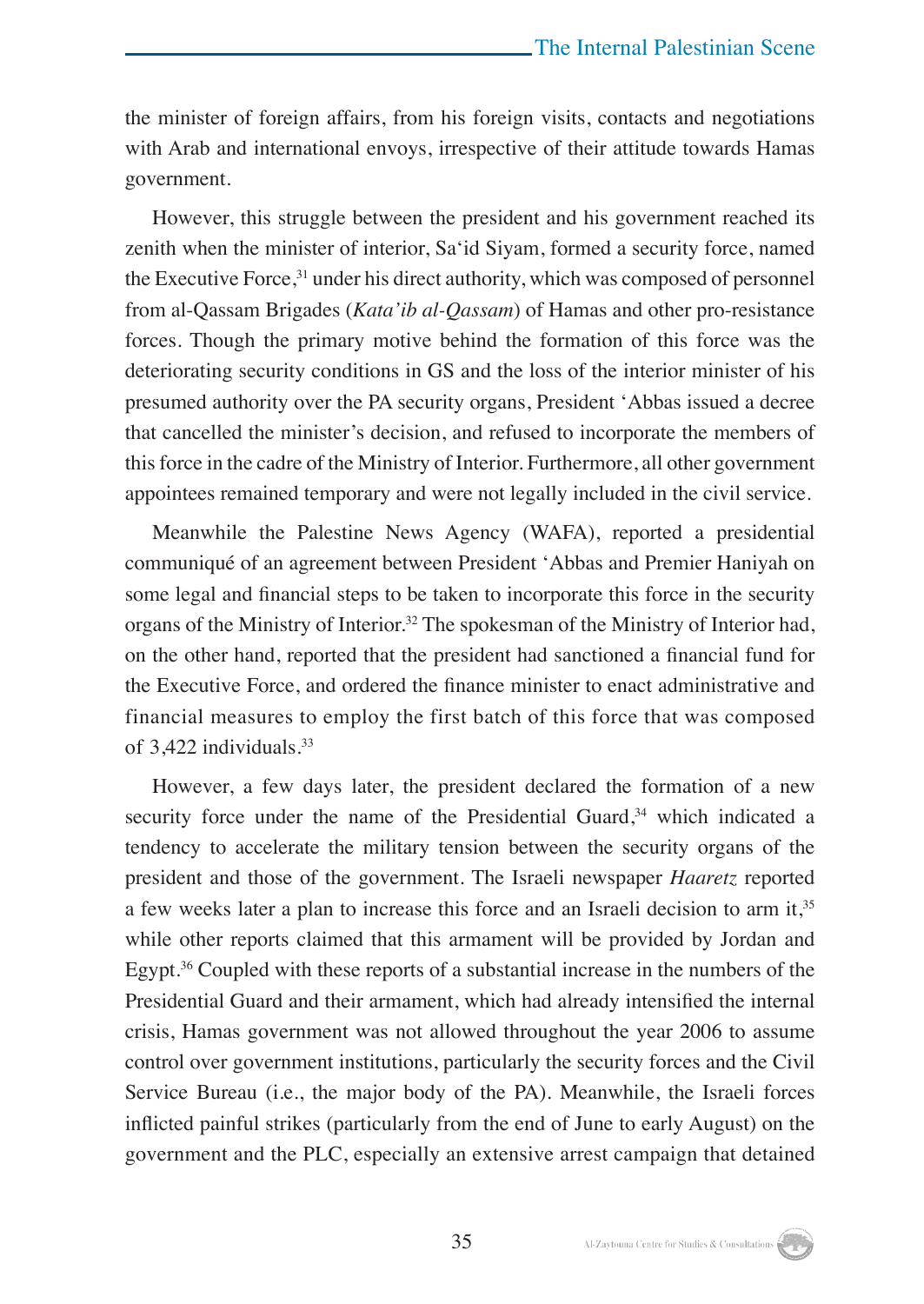64 of Hamas ministers and members of the PLC in the WB, including the president of the PLC Dr. 'Aziz Dweik.37 This measure reflected the frustration, despair and impatience of the Hebrew state that could not tolerate a Hamas government for any and at any time.

### *Fourth: Security Tension*

The internal Palestinian crisis was undoubtedly essentially political in nature. This was reflected in the Israeli-American rejection of the democratic transformation that the Palestinian arena had experienced, and in the insistence of the previous Palestinian leadership to click to power and control the decision process of the new Hamas government. Besides, is the difference in the political outlook of Hamas and Fatah with regard to the conditions of the Quartet, the political program and the handling of the conflict. Meanwhile, the international blockade imposed on the government and the Palestinian people had gone through the roof. But what had particularly frustrated the Palestinian people was the security hazards and chaos represented by the frequent bloody clashes between Hamas forces on one side and those that supported the president or some factions within Fatah. Since the establishment of the PA in the mid 1990s, all the Palestinian political forces were verbatimly committed to the policy of "sanctity of the Palestinian blood" particularly so during the 1996 assault of the authority on Hamas and the Islamic Jihad in which many of their leaders were arrested and tourtured. Nonetheless, none of the two organizations had retaliated militarly, but they tolerated this inexcusable persecution until it vanished away. But the crisis of 2006 was in a way unique as it was around fundamental issues, namely governance and decision making.

The PA areas in GS and the WB witnessed a series of serious demonstrations in which both parties, the government and the opposition, tried to exhibit their muscles and popular support, and to establish their positions on the credibility of the outcome of the elections, i.e., a true reflection of the balance of power in the Palestinian street. But the most worrying developments were the participation of some units of the security forces in these riots, the slogans raised by some of the demonstrators to topple the government and the call of some professional sectors, particularly in the WB, for a general strike.<sup>38</sup> The prime pretext of these demonstrators and strikes was the payment of the salaries which the government failed to honor because of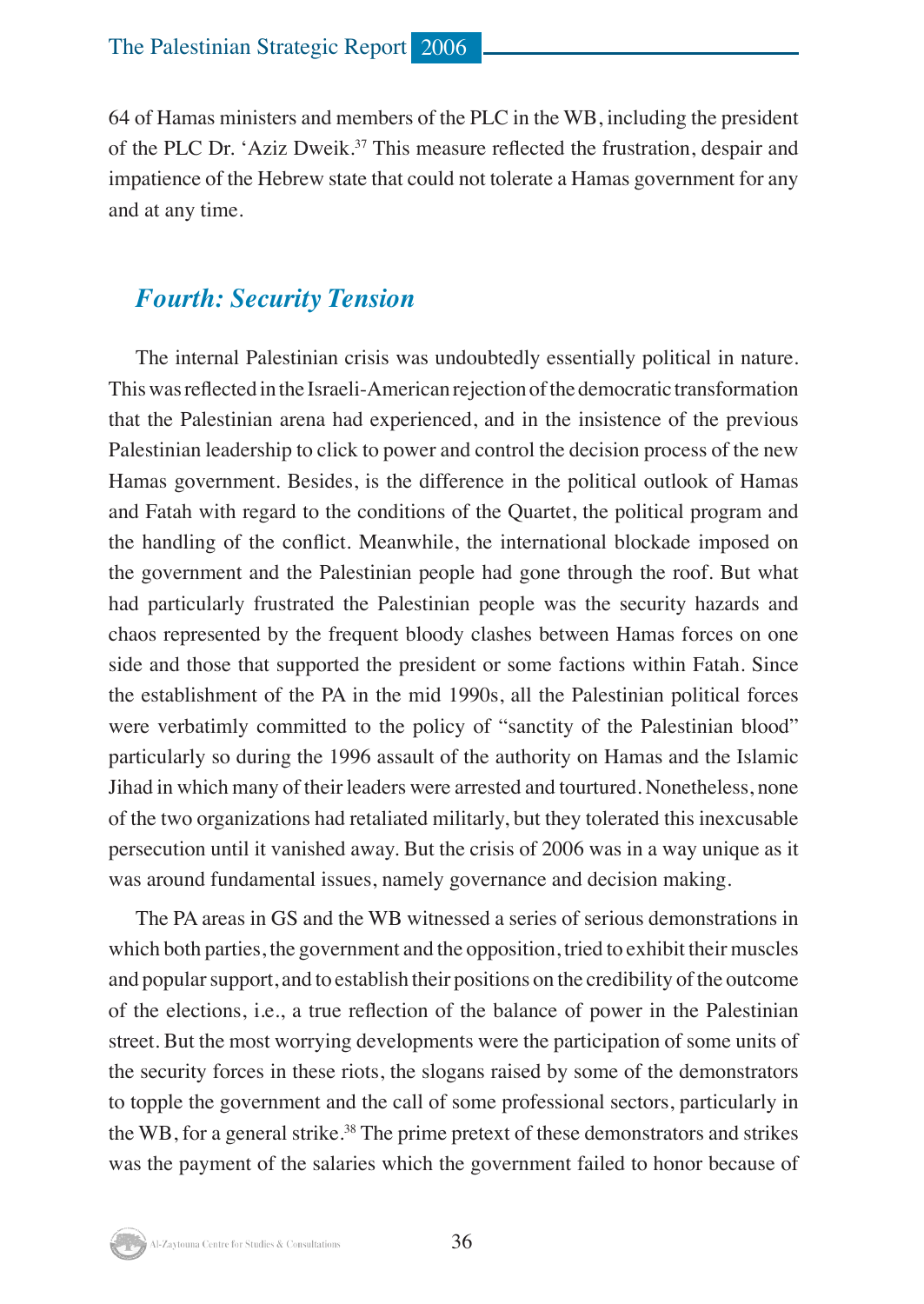the blockade and the boycott. Rather than forming a united front of all the national forces to break this impasse, the issue of the salaries has become a vehicle to oppose and topple the government. Behind this scenario of demonstrations and counter demonstrations, the aggravating conflict between the government and the president and a widespread press campaign against the government was apparently a discreet plan to provoke Fatah's organizational fanatism and to indulge some of its military wings into a struggle against Hamas and the government. Gradually, this political incitement turned into military confrontation between Hamas and Fatah, the executive force and the preventive security, and even within the security organs themselves. On 31 March, 'Abd al-Karim al-Quqa, the secretary-general of the Popular Resistance Committees that was affliated to Hamas, was assassinated. These committees claimed that they have sufficient evidence to incriminate the strong Fatah leader in GS, Muhammad Dahlan, and the Israelis in this crime.<sup>39</sup> Since the end of the first week of May, interrupted clashes erupted between some of Hamas and Fatah forces that culminated in the assassination of Muhammad al-Titir, a leader of Hamas' military wing al-Qassam Brigades, on 16 May at the hands of an armed group.<sup>40</sup> In the mid of a shocked popular feeling, the National Follow-up Committee (constitute of all Palestinian organizations), concluded that both parties are responsible.<sup>41</sup>

Yasir al-Ghallban, another member of al-Qassam, and Dr. Husain Abu 'Ajwa one of Hamas political leaders, were also assassinated on 4 June and 6 July respectively. Moreover, following the formation of the Executive Force, armed conflicts were renewed, this time between members of this government force, and members of the preventive security organ that were loyal to Muhammad Dahlan, of which the most serious was the early October clashes in which eight were killed and 100 wounded.42

Meanwhile, efforts by two Palestinian movements, the Islamic Jihad and the Popular Front, and the Egyptian security delegation, stationed in GS,<sup>43</sup> succeeded in halting the clashes, and in forming a coordination committee to organize the relations between the two conflicting parties. But this was just a temporary arrangement, and the fighting was bound to resume because of the political stalemate that developed into an almost total rift between President 'Abbas and Premier Haniyah. By December, a state of almost total chaos prevailed. Assassination attempts against the minister of interior, Sa'id Siyam, and the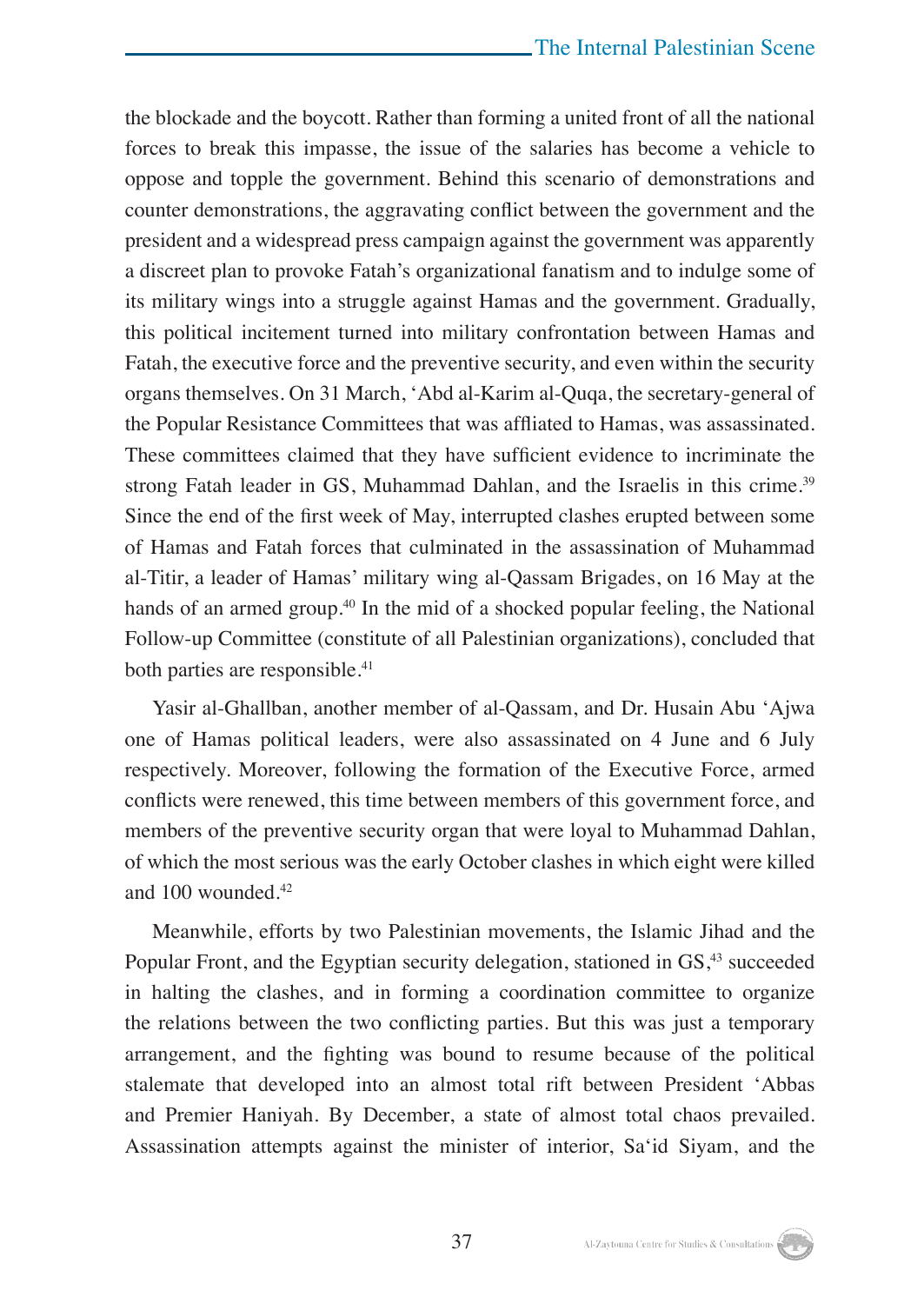minister of the detainees, Wasfi Qabha, took place on 10/12/2006 and 13/12/2006 respectively. On the latter date, Bassam al-Farra, a leader of al-Qassam Brigades in Khan Yunis, was also assassinated. The Presidential Guard fired on 15/12/2006 at a Hamas rally in Ramallah in which 35 were wounded. Mahmud al-Zahhar, the minister of foreign affairs, was fired on 17/12/2006, the presidential residence in Gaza was bombarded, and some armed men forcibly entered the headquarters of the Ministries of Agriculture and Transport.<sup>44</sup>

According to statistics prepared by the Palestinian Independent Commission for Citizens' Rights (PICCR), this chaotic situation led to the death of 322 Palestinians during the period 1/1-30/11/2006, of whom 236 were from GS and 86 from the WB, compared to 176 killed during 2005 (97 in GS and 79 in the WB). The same statistics reported 41 killed for political reasons (40 in GS and one in the WB), 88 because of family feuds, and 83 as a result of security chaos and misuse of weapons. The report also recorded aggression against 12 academicians, 16 against municipalities and their personnel, 12 against PA judges, 22 against journalists and 93 cases of individual and collective kidnapping in which Palestinian and foreign visitors were the victims.45 Al Mezan Center for Human Rights gave the following table for security violations in GS during the period 2002-2006.46

## **Table 3/1: The Total Number of the Victims of Security Unrest in GS**

| Year | Cases | <b>Injured</b> |                 | <b>Killed</b>  |                 | <b>Kidnapped</b>  |                     |
|------|-------|----------------|-----------------|----------------|-----------------|-------------------|---------------------|
|      |       | <b>Total</b>   | <b>Children</b> | <b>Total</b>   | <b>Children</b> | <b>Foreigners</b> | <b>Palestinians</b> |
| 2002 | 3     | $\overline{2}$ | $\overline{0}$  | $\overline{2}$ | $\overline{0}$  | $\mathbf{0}$      | $\theta$            |
| 2003 | 39    | 111            | 9               | 18             | 3               | $\overline{0}$    | $\theta$            |
| 2004 | 121   | 178            | 6               | 57             | 6               | 6                 | 10                  |
| 2005 | 394   | 895            | 151             | 101            | 23              | 16                | 23                  |
| 2006 | 869   | 1,239          | 170             | 260            | 27              | 19                | 104                 |

**2002-2006**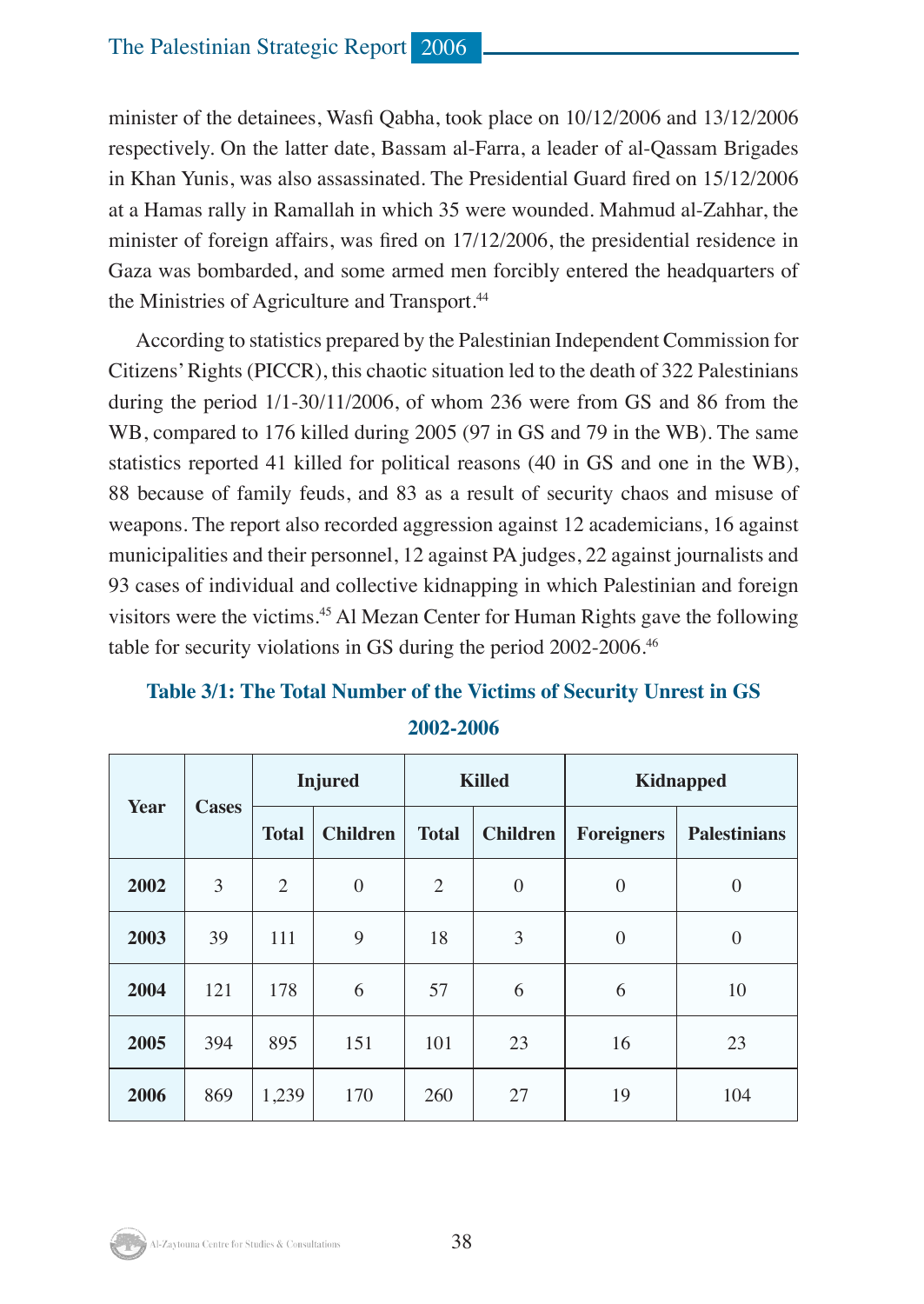The following table displays incidents of the state of security unrest and internal violence in GS during 2006.

### **Table 4/1: Incidents of the State of Insecurity and Internal Violence in GS 200647**

| <b>Type of incident</b>                                            | No. of incidents |
|--------------------------------------------------------------------|------------------|
| <b>Family feud</b>                                                 | 152              |
| <b>Conflict between political factions</b>                         | 59               |
| <b>Conflict inside the PA apparatuses</b>                          | 14               |
| <b>Clashes between political factions and security apparatuses</b> | 22               |
| <b>Clashes between families and security apparatuses</b>           | 26               |
| <b>Clashes between families and political factions</b>             | 16               |
| <b>Firing in ceremonies</b>                                        | 14               |
| <b>Firing in marches</b>                                           | 6                |
| <b>Misuse of weapons</b>                                           | 82               |
| <b>Assassination of traitors</b>                                   | $\mathbf{1}$     |
| <b>Kidnapping</b>                                                  | 97               |
| <b>Killing</b>                                                     | 66               |
| Assault against employees, public characters and foreigners        | 74               |
| <b>Closure of road</b>                                             | 42               |
| <b>Assault against institution</b>                                 | 121              |
| <b>Explosion</b>                                                   | 57               |
| <b>Other</b>                                                       | 53               |

This rapid security deterioration and the suspension of dialogue between the camps of the president and the prime minister led to further chaos during late 2006 and early 2007. A civil war was on the gate which triggered Arab-Saudi intervention that called the two parties to the decisive reconciliation in a meeting in Mecca.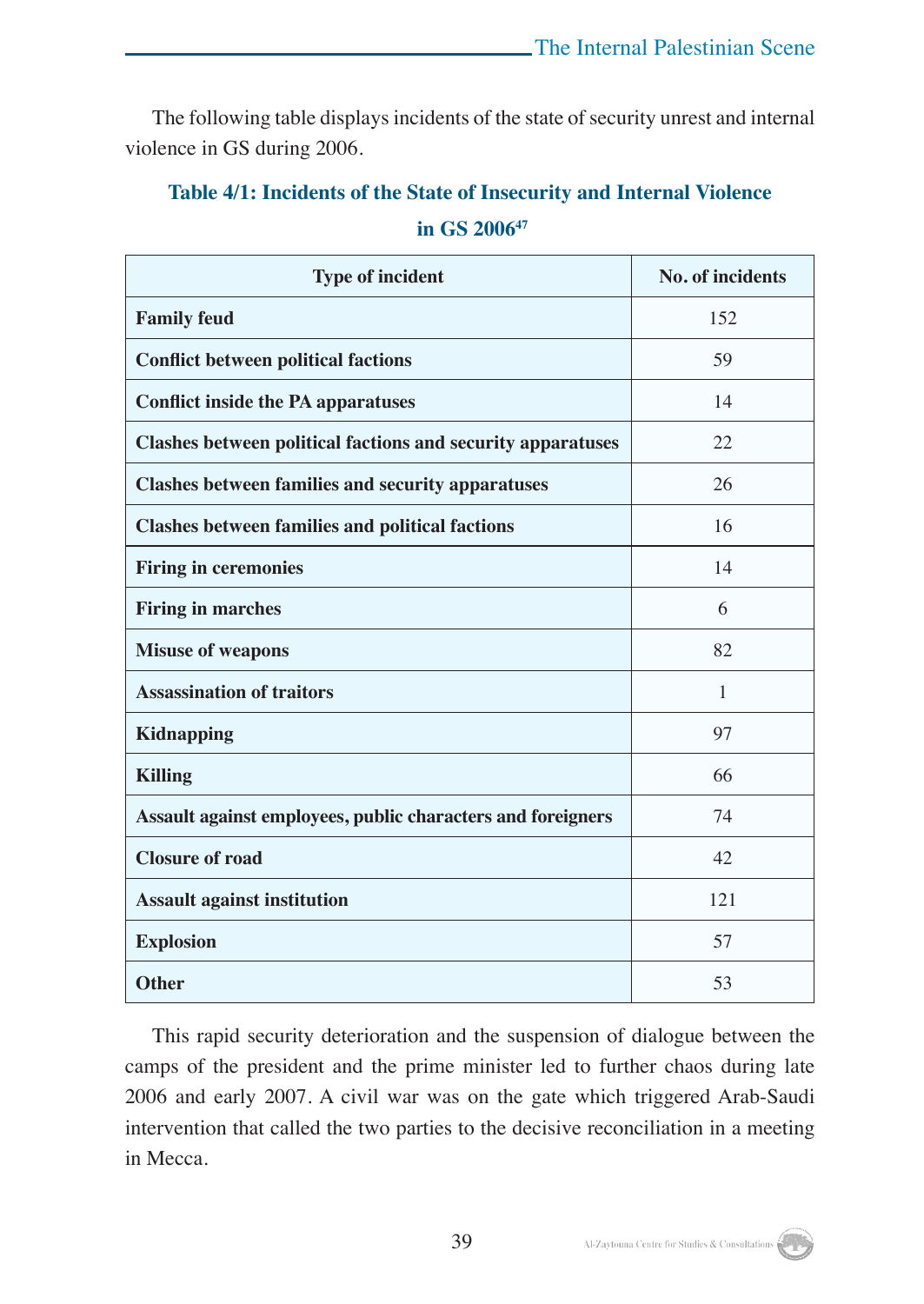### *Fifth: The Resistance*

The differences over the political program and the conflict over authority were not the only sources for internal dissension, as they were coupled by an oldnew conflict around the right to resist the occupation and confront the frequent Israeli attacks. During the national dialogue convened in March 2005 in Cairo, the Palestinian resistance forces accepted President 'Abbas plea to silence the guns (appropriately called *"al-tahdi'ah"* in Arabic) until the end of the year. But neither 'Abbas nor the Egyptian side were able to secure a reciprocal step from Israel, and the Israeli forces continued the assassination operations during 2005 against the resistance activists, and the armed infiltrations in different districts in the WB in particular. Hence, early in 2006, the major resistance factions, al-Qassam Brigades, al-Quds Brigades (*Saraya al-Quds*) and al-Aqsa Martyrs Brigades (*Kata'ib Shuhada' al-Aqsa*), declared the end of the truce, and warned of a massive reprisal to each Israeli attack.48 But, in the following few days, President 'Abbas repeatedly called the resistance forces to continue *al-tahdi'ah*, while some of his ilks despised the launching of missiles from GS against Israeli targets, a means that has become a major vehicle of responding to the Israeli attacks.

During the first three months of the year, the Israeli forces assassinated six leaders of al-Quds Brigades of the Islamic Jihad in the WB and GS, while an Israeli spokesman vowed that the outcome of the elections and the assumption of Hamas to the governance will not change the Israeli policy of targeting Hamas leaders.

To avoid embarrassing the government and the president, al-Qassam Brigades did not participate in the resistance's retaliatory operations, mainly launching of missiles, against the Israeli acts of aggression. The increasing Israeli assassination of the leaders of al-Quds Brigades impelled the organization to undertake a major "self-immolation"49 operation, on 17 April, in which eight Israelis were killed and 65 wounded. While President 'Abbas dismissed this operation as "vile,"50 both Fatah and the government saw in the repeated Israeli attacks on the Palestinians the reason behind these operations. However, it was evident that the Israeli side was not concerned by the *tahdi'ah*, which it viewed as an exclusive Palestinian concern, not a means of regularizing their relations with the Palestinian resistance.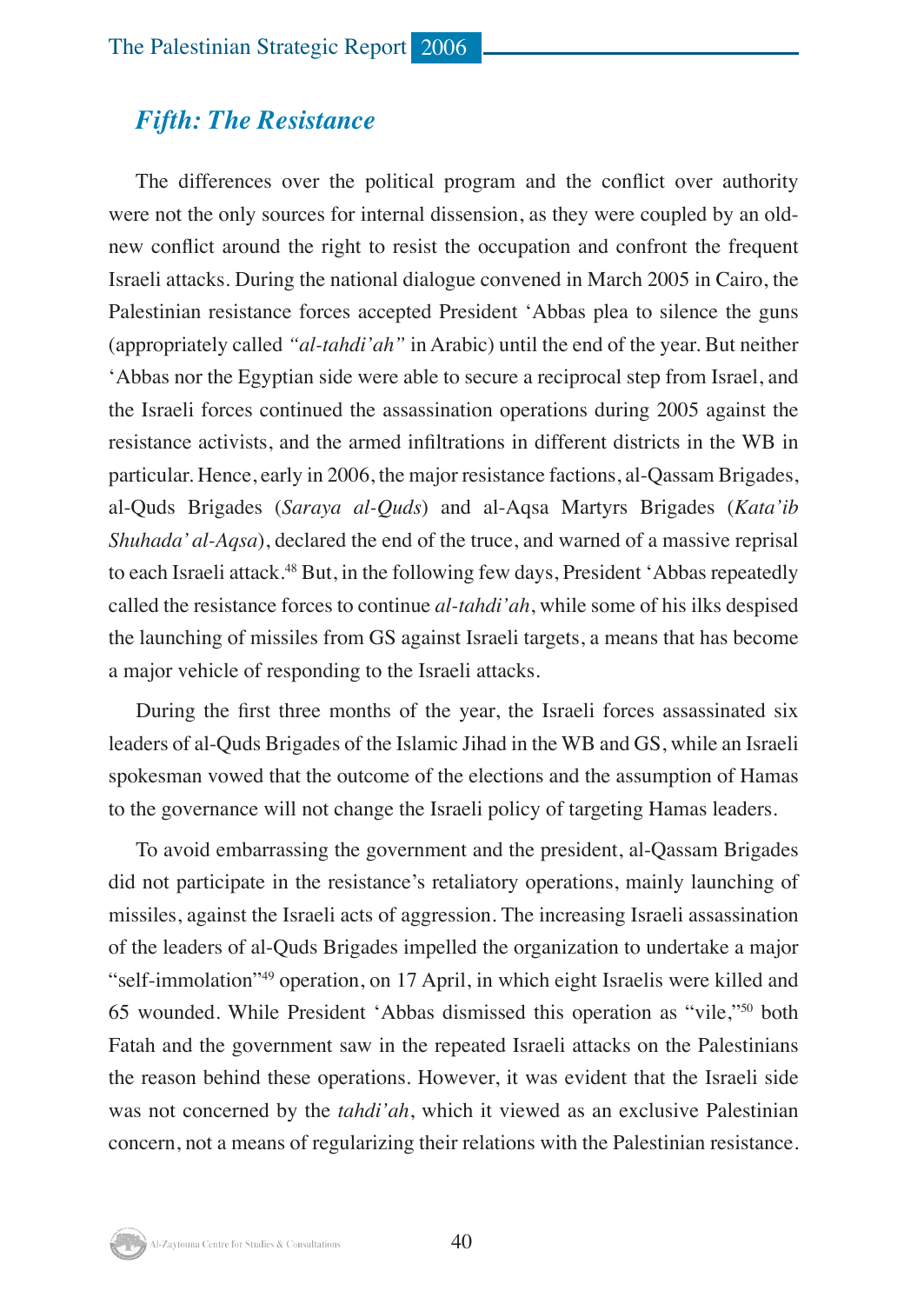The summer months witnessed the total collapse of the truce, wherein al-Qassam Brigades, the Popular Resistance Committees and the Army of Islam *(Jaysh al-Islam)* undertook on 25 June the joint operation "Fading Illusion" *(al-Wahm al-Mutabaddid)* which had largely changed the rules of the game.

After this operation, the Israeli intensified their effort to topple Hamas government, but they were soon bogged in a 33 days war (12 July-14 August) against Lebanon and Hizbullah, that ended in their failure to defeat the forces of Hizbullah in Southern Lebanon, and cost their army dearly. In the midst of the war, President 'Abbas declared that Israel offered a truce in GS in return for the stoppage of the missiles.51 He conveyed during the following weeks several meetings with representatives of the Palestinian organizations in GS in an attempt to strike a truce, or a new *tahdi'ah*. By the end of these meetings, President 'Abbas declared the renewal of the *tahdi'ah*, but the Palestinian factions denied that an agreement was concluded on this issue.<sup>52</sup> However, since his election for the presidency, 'Abbas was keen to stop the fighting efforts of the resistance irrespective of the Israeli position, while the resistance factions insisted on a reciprocal truce in both the WB and GS, not the Strip alone. Thus, irrespective of whatever had been concluded between 'Abbas and the factions, things remained substantially the same on the ground.

In November, the Israeli force invaded Northern GS under the pretext of silencing the missiles. On his part, President 'Abbas dismissed the launching of these missiles as an irresponsible and futile act.53 But the factions condemned the presidents' attitude which they viewed as an attempt on his part to cover up the Israeli aggression. In any case, the events of the year 2006, both on the level of the Israeli invasions and attacks and the reactionary operation of the resistance, proved that the reasons behind the conflict in Palestine are intertwined, and that it is extremely difficult, if not virtually impossible, to separate them from each other. Thus, the best, in fact the only, way is to deal with them jointly and as one unit (for more details on the Israeli aggression, the Palestinian resistance and the issue of the detainees.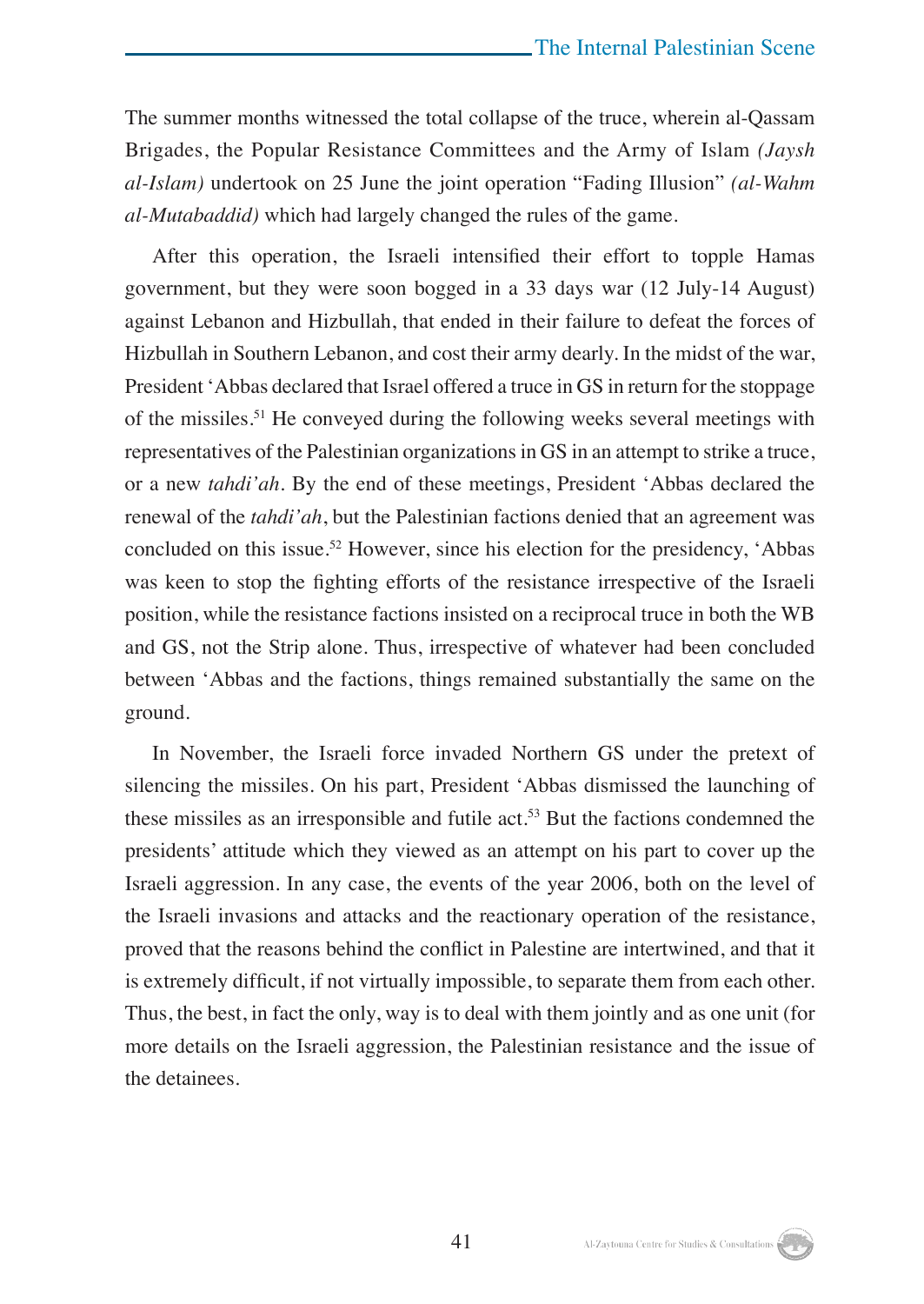### *Sixth: Fatah and the PLO*

Since the sessions of the national dialogue and the consensus that the Palestinian factions reached to in Cairo in March 2005, the reactivation and restructuring of the PLO has been one of the priorities of the Palestinian national drive. However, despite the efforts of the president of the PNC, Salim al-Za'nun, and his meetings with the leaders of the Palestinian factions in Damascus, President Mahmud 'Abbas, the president of the Executive Committee of the PLO, did not take a single decision to initiate the restructuring process.

No wonder, for since the establishment of the PA in 1994, its leadership had practically and implicitly strove to marginalize and neglect the PLO. This policy was presumably initiated and pursued by the leaders of the authority to prepare the Palestinian public opinion for a final settlement of the Palestinian issue that some circles in the PA leadership were almost ready to exclude the right of return for the Palestinian refugees. The PLO was a body that represented all the Palestinians, within the Palestinian territories or in the diaspora, and an umbrella for all the Palestinian factions (except Hamas and the Islamic Jihad), of which a number were in the diaspora and in opposition to the Oslo Accords. Hence, the marginalization of the PLO was in essence an attempt to get rid of the complex issue of the diaspora Palestinians, refugees as well as factions. But the victory of Hamas in the elections, and its consequential formation of the new government had cornered President 'Abbas to such an extent that he reverted once more to the legitimacy of the PLO. He emphasized that the conduct of the negotiations is under its prerogative, it signed Oslo and should be in charge of the negotiations process. Moreover, 'Abbas insisted that the PLO is the legal reference for PA and its government, irrespective of the political force that may lead this government. By this move, the president wanted, on one side, to sideline Hamas' government from the negotiations process, and, on the other side, to impose the political program of the PLO on the new government. But in reality, he, presumably unintentionally, strengthened the Palestinian call for the restructuring of the PLO and the reactivation of its institutions. This has become an urgent demand for many Palestinian factions and groups, not Hamas alone.<sup>54</sup>

In late February, the president of the PNC, Salim al-Za'nun, declared that the Central Council of the PLO will meet in Cairo in May 2006, implying that this gathering would signal the beginning of the restructuring process. But Taysir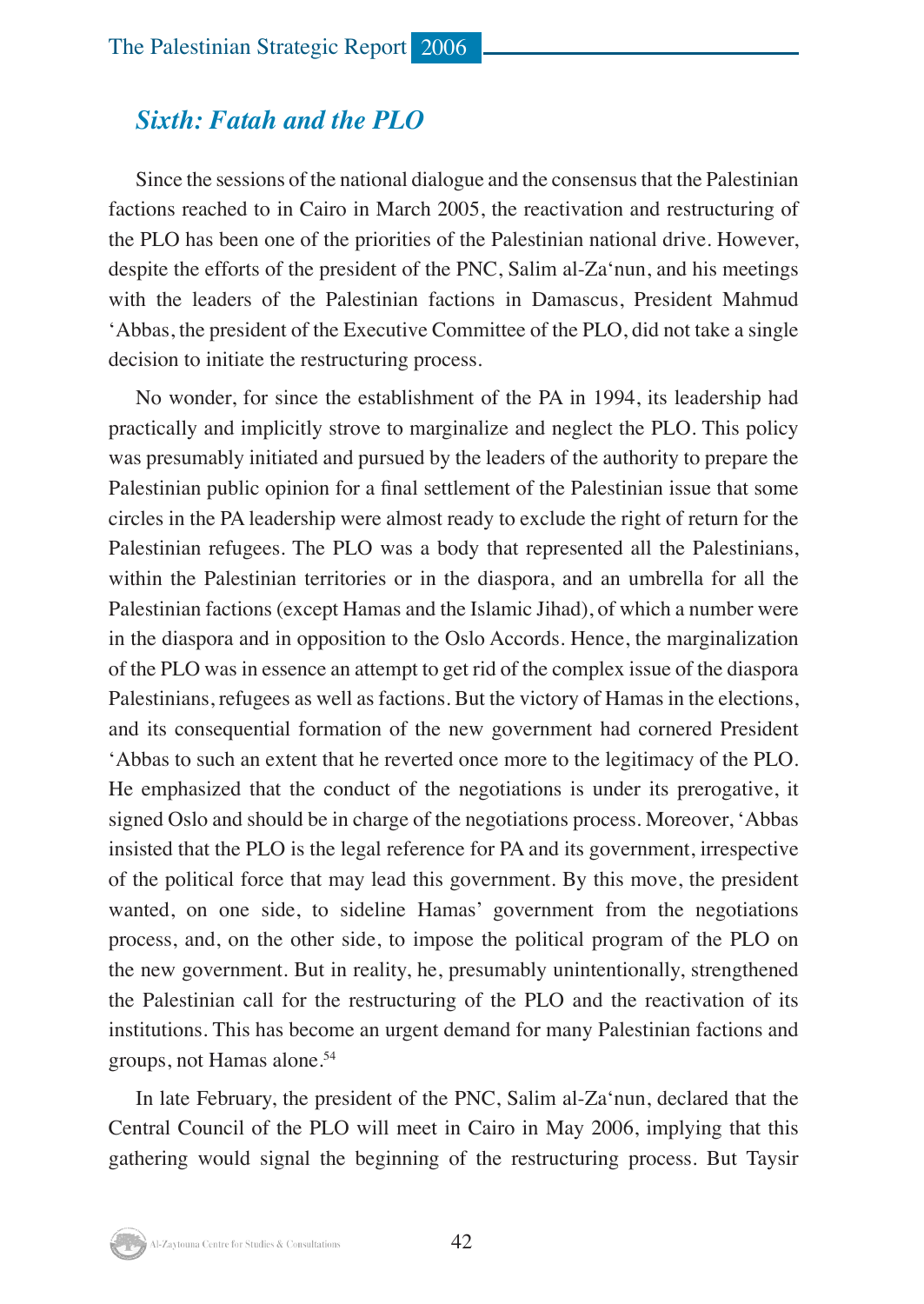Qubba'ah, a member of the Executive Committee of the PLO, dismissed these declarations as wreckless.<sup>55</sup> However, in the presence of Faruq al-Qaddumi, the secretary-general of Fatah Central Committee, the secretary-generals of the Palestinian organizations convened in late March a meeting in Damascus that agreed to form a top level committee to look into the restructuring of the PLO.<sup>56</sup> Subsequently, this committee had reportedly reached to a draft agreement that put in place a mechanism for the restructuring process. Moreover, other meetings were held during the coming months in Damascus, again with the presence of al-Qaddumi, which focused on the same issue.57

But what was at stake was the capacity of al-Qaddumi to represent Fatah, and his ability to exercise significant political and moral pressure on 'Abbas and the Executive Committee of the PLO. For the differences between al-Qaddumi and 'Abbas, had accelerated since the latter's handing over the functions of the Political Bureau to Nasir al-Qudwah, the minister of foreign affairs, and the relationship between the two men continued to be tense on and off throughout the year 2006, which reflected one aspect of the crisis within Fatah ranks. Mahmud 'Abbas was, in fact, not the most popular personality among Fatah leaders, and the division of authority, after the demise of President 'Arafat, between him and al-Qaddumi, the former for the presidency of the PLO and the latter for the presidency of Fatah's Central Committee, was meant to deprive 'Abbas from monopolizing the Palestinian national affairs. But 'Abbas remained dominant, because his leadership of the PA enabled him to keep under his personal control the executive and financial powers. Moreover, after the establishment of the PA, Fatah's predominant influence remained in the WB and GS, not in the diaspora. Thus, al-Qaddumi, who was himself in the diaspora, remained in the wilderness with little or no authority over both Fatah and the already largely marginalized PLO. 'Abbas surrounded himself with personalities who shared his vision on the future of the peace process, and were known for their close relations with the USA. Some of these leaders did not originally belong to Fatah and others were from its second and third generations, a development that infuriated al-Qaddumi and most members of Fatah Central Committee. Expressing the frustration of a number of the traditional leaders, Hani al-Hassan, a member of Fatah Central Committee, warned against what he called "American attempts to control Fatah."58

By the end of May, 'Abbas and al-Qaddumi met in Amman, and it was then rumored that a deal had been struck between the two leaders.59 But this proved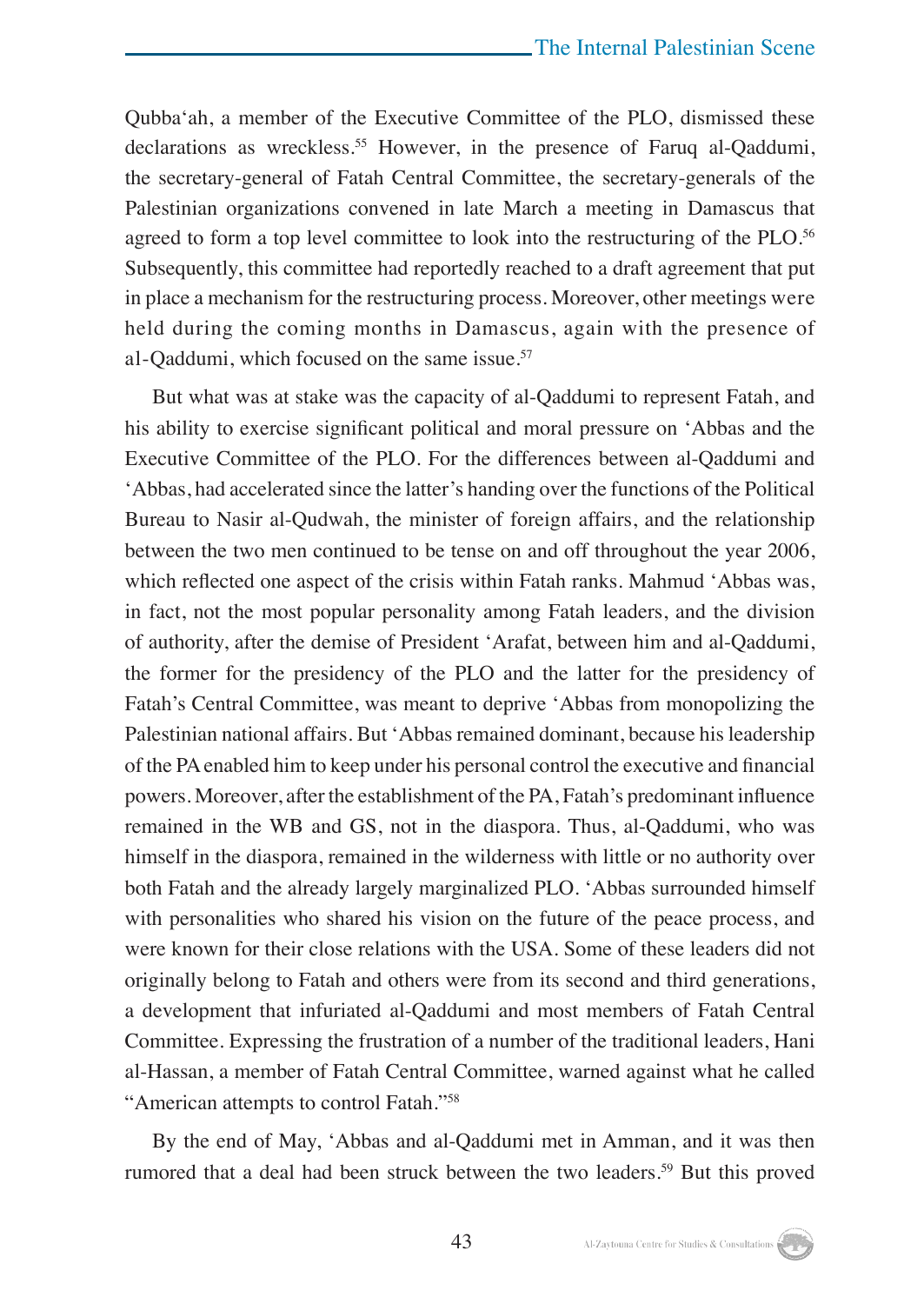to be wishful thinking, and soon tension and competition prevailed. Amidst the controversy over the national government, Fatah Central Committee failed to convene in October a scheduled meeting in Amman to discuss the issue because of the acute differences between 'Abbas and al-Qaddumi. A month later, Fatah Revolutionary Council met in Ramallah to elect 'Abbas for a newly created position, the general commander of the Palestinian forces, a development that provoked the mockery of al-Qaddumi.<sup>60</sup> By the end of the year, 'Abbas issued two resolutions, namely the appointment of his close associate Yasir 'Abd Rabbuh as secretary-general of the Executive Committee of the PLO, and the closure of the office of the Political Bureau of the PLO in Amman, which had practically stripped al-Qaddumi of all his executive powers except the insignificant supervision of the PLO headquarters in Tunis.<sup>61</sup>

These conflicts within Fatah were not confined to those between 'Abbas and al-Qaddumi but had extended to almost all Fatah organizations in the cities of the WB and the GS. Hence, a consensus over the restructuring of the PLO had become much more problematic and difficult. However, though the Palestinian organizations had earlier reached to an agreement in Damascus on the means and mechanism for the restructuring of the PLO, the issue was not an exclusively Palestinian concern. For the PLO itself was established by an Arab resolution and continued to function under Arab patronage, and most of its institutions and populace are in the Arab world. Hence, the issue of the reconstruction of the PLO and the political balance of power within its ranks was also, perhaps to a greater extent, an Arab concern. But until the end of the year, there was no sign of an Arab green light to this reconstruction. However, the first nod to the process appeared in the so-called Egyptian plan for national Palestinian reconciliation, which included a clear text on the reconstruction of the PLO. Then come Mecca Agreement, which had effectively kicked off the process.

### *Seventh: The National Dialogue and the Formation of a National Unity Government*

Since the marginalization of the PLO and the consequential reluctance of its leaders to include in its ranks other forces, there had been no official umbrella under which the various factions and independent public figures may meet to deliberate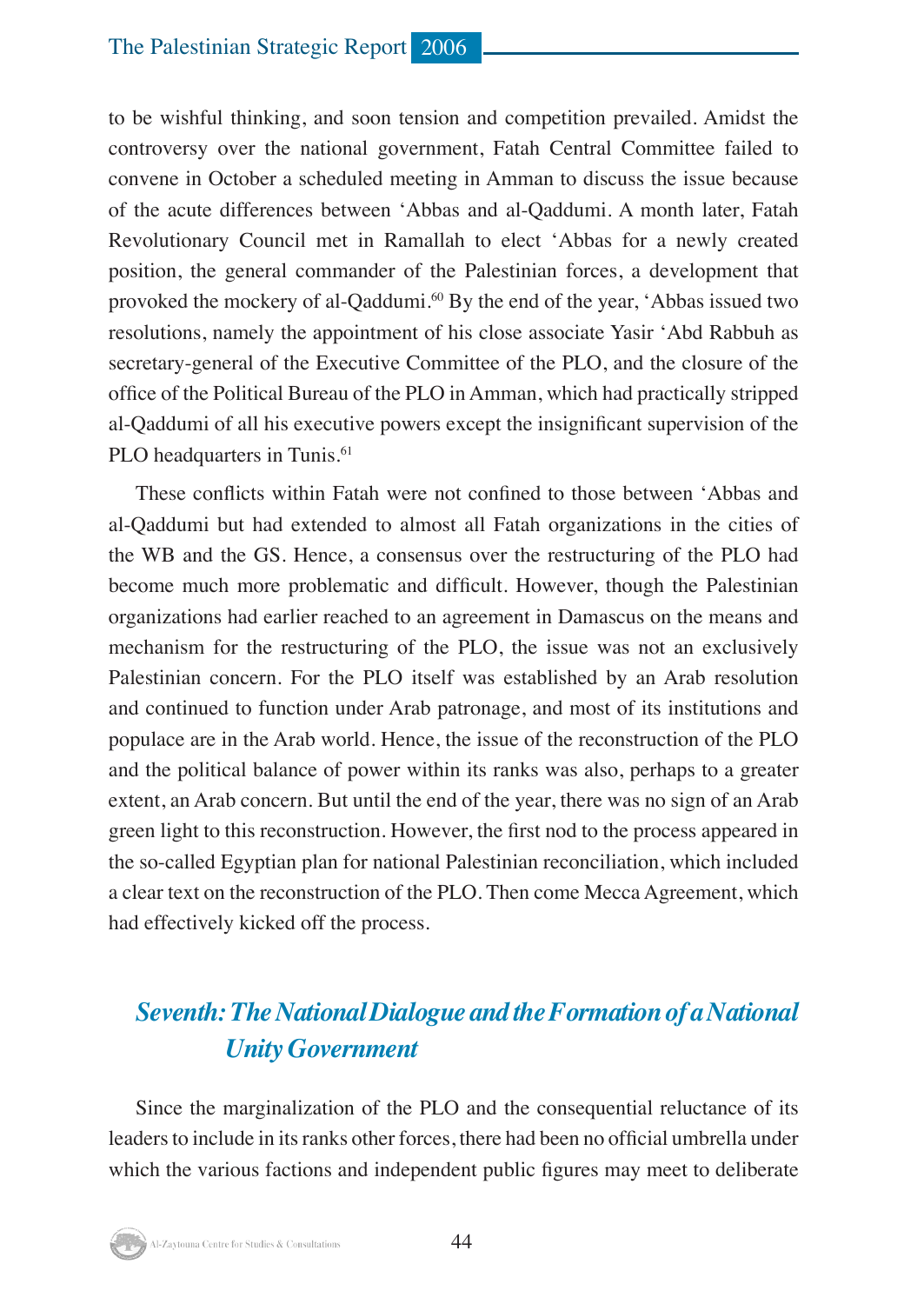on the Palestinian concerns. But the second *Intifadah* had triggered the birth of such a body, namely the National Follow-up Committee in GS that coordinated the relationships and efforts of the active political forces of the *Intifadah*, while Damascus remained the venue for the meetings of the leaders of the diasporic factions. The sessions of the national dialogue in Cairo in March 2005 constituted the most important drive in the quest for a Palestinian political umbrella where the drawbacks of the PLO could be discussed and overcome. In fact, following the aggravating political tension, most of the controversial issues were put in the negotiation table of the national dialogue.

What had further emphasized the notion of a national dialogue was a greatly controversial memorandum known as "the Prisoners Document." Marwan al-Barghuthi, a detained Fatah leader, who plays varying roles in the organization, including its relationship with other Palestinian organizations, was the one who initiated in April the efforts to negotiate and finalize this document. Through the good offices of Muhammad Dahlan, the Israelis facilitated the transfer of a number of detained leaders, representing all Palestinian factions, to the Israeli Prison Hadarim where the dialogue around the document took place.<sup>62</sup> Al-Barghuthi, who knew the impact of the prisoners in Israeli jails on the Palestinian public opinion, seemed to have assumed that his effort and that of his fellow detained leaders would ultimately lead to a national consensus that end the accelerating differences between the government and the president, as well as the controversy on and around a national government. He does not seem to have greatly cared for the abnormality of this move, where a group of detainees, who are themselves experiencing the hardship of prison and looking forward for freedom, would determine the political program of a people fighting one of the most complicated movements of national liberation.

The document, named "National Conciliation Document," was published under the signature of detained leaders representing most of the Palestinian factions, including Hamas and the Islamic Jihad.63 It found spontaneous welcome from President 'Abbas and the Executive Committee of the PLO, but was coolly and reservedly received by Premier Isma'il Haniyah, who protested that more time was needed to thoroughly study the text. The full support of the president and the courteous response of the prime minister were certainly due to the fact that the document endorsed the demands that both the Quartet and the president asked the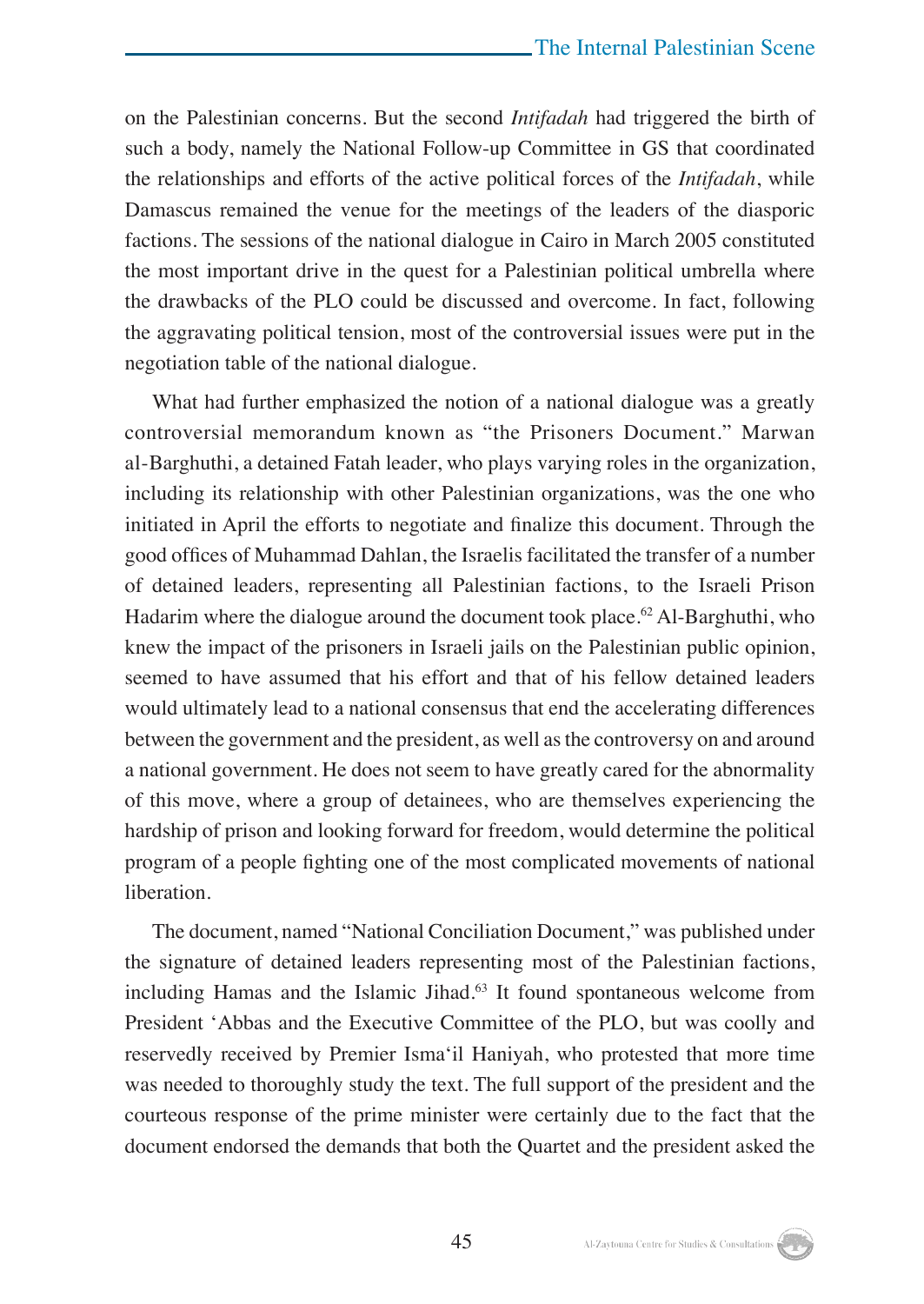government to accept, i.e., recognition of the Jewish state and the acceptance of Oslo and subsequent treaties. But, fom Hamas' perspective, the most problematic text was article 18 of the document, which stipulated that the national understanding and the national government should be based on the Palestinian national consensus program, Arab legitimacy and the decision of the international community that are fair to the Palestinian people, who are represented by the PLO, the PA, composed of both the presidency and the government, and the national and Islamic factions. The document, thus, disregarded the fact that Hamas and the Islamic Jihad were not represented in the PLO, and that they had consistently refused any concessions to Israel that are related to recognition, before the characteristics of a final settlement become visible, and clearly show what the Palestinian people will get in return.

President 'Abbas adhered to the Prisoners' Document, and threatened to call a referendum (plebiscite) on it. Meanwhile, the national dialogue was resumed in the town of Ramallah and Gaza, which was attended by representatives of the active Palestinian factions in the WB and GS as well as some distinguished independent personalities. The conferees were, however, placed in a difficult position. While realizing on the one hand the moral weight of the detainees, they, on the other hand, were rather surprised that a group of prisoners, who had no organizational functions, determines a working program for the national movement and all the national forces. The next objective had, thus, become a new text for national conciliation. President 'Abbas gave the conferees 10 days grace period to reach to an agreement, but, at the same time, implied that a referendum may be called, though such a step is not legally grounded in the Palestinian constitution.<sup>64</sup> However, 'Abbas seemed to have felt that the outcome of such a referendum will be in favor of his vision because of the popular emotional support to the detainees, the lengthy size and ambiguity of the document, whose most articles were, anyhow, generally accepted, and the tremendous economic hardship caused by the blockade. Conversely, the opponents of the document and the referendum argued that the latter is unconstitutional, and that no people could ever be asked to go to the polls on the viability of their national interests. In any case, they added, if a referendum is to be held let it be open to all the sons of Palestine, both in the interior and in the diaspora, because the issues at stake concern them all.

The president ignored the opponents, and on 26 July issued a decree that ordered a referendum on the document. However, the conference of national

Al-Zaytouna Centre for Studies & Consultations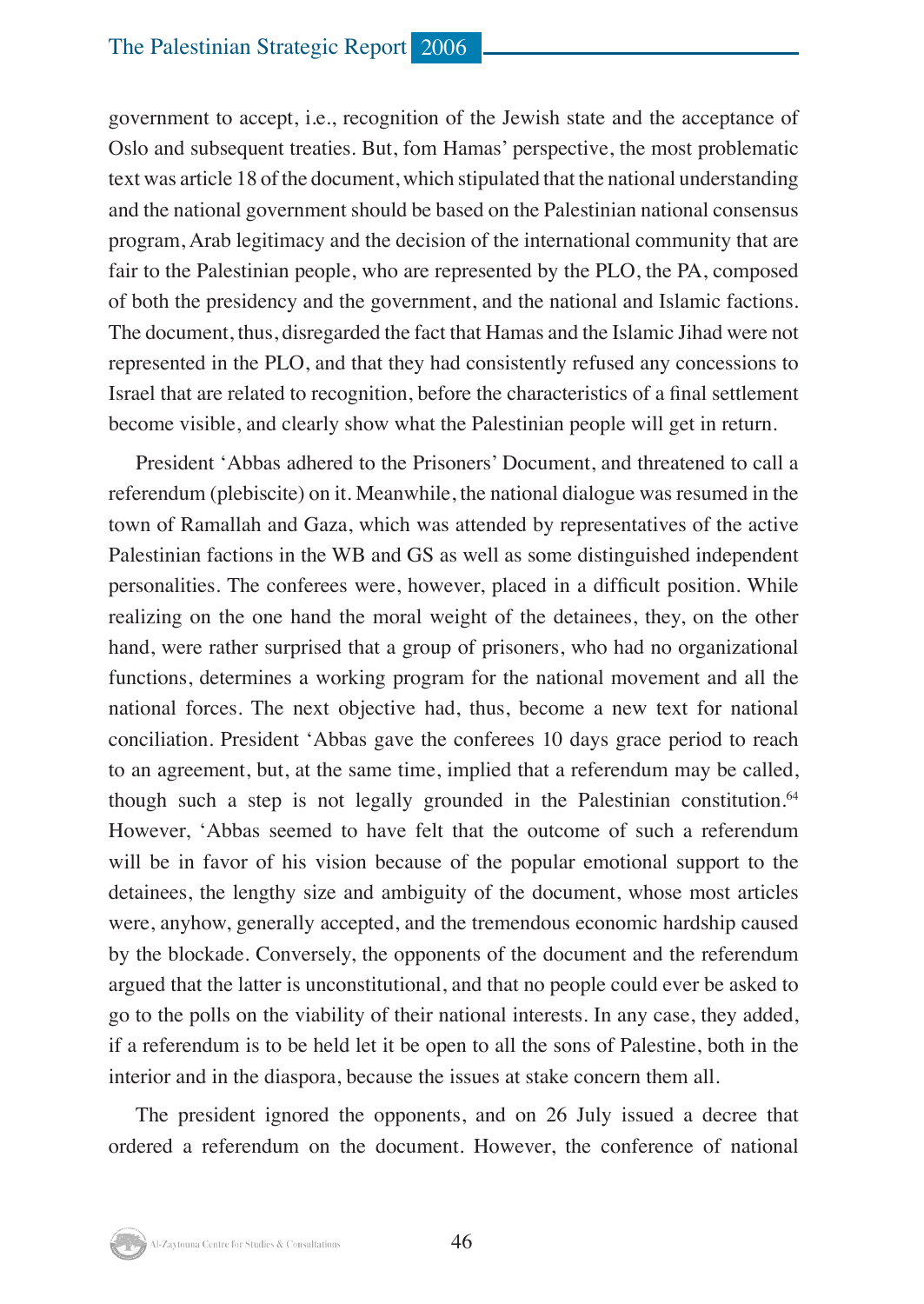dialogue excluded the option of the referendum, and continued its discussion for a new text.65 Finally, the conference reached to an agreement on the document that was signed in a meeting between the president and the prime minister.<sup>66</sup> A number of the document's clauses were amended, but the most notable alteration was in the controversial article 18, which then read as follows:

To enact a Palestinian plan for comprehensive political action, which unifies the Palestinian political discourse on the basis of the Palestinian national interests, as mentioned in this document and the decision of the Arab and international legitimacies that are fair to our peoples, and maintain their rights and fundamentals, to be executed by the PLO and the Palestinian National Authority, that is the president, the government and the national and Islamic factions…

With this revised National Conciliation Document, the quest for a national government was resumed, which, in the eyes of every body, was the only exist from this impasse, and the best way to confront foreign pressure and the blockade. But, contrary to the expectations of some quarters and individuals, this document did not resolve the difficulties, and it was soon realized that the differences over the national government, be it on its program, names of ministers and distribution of ministries, was even more complicated than that over the text of the document. In fact, the issue of the national government was not an internal Palestinian concern merely related to a conflict between those who won the elections and a group of politicians who refused to surrender the privileges of authority and governance, but rather an area for American, European, Israeli and Arab pressure.

The tension and acute differences between the Palestinians had subsidized during the weeks of the Israeli war on Lebanon, and everybody was impatiently awaiting the outcome of this war, which had, however, revealed an Arab sharp division, wherein President 'Abbas supported the American camp. Once the war was over, the Palestinian differences reappeared, even more acutely, particularly as Hamas and the resistance forces viewed the victory of the Lebanese resistance as a success to them. During the last week of August and the early weeks of September, various ideas were voiced on the nature of the new government, from a government of technocrats to a government of the factions. But what leaked from a meeting that President 'Abbas had with the foreign ministers of Israel and the USA, respectively Tzipi Livni and Condoleezza Rice, claimed that 'Abbas was not supportive of any of these options.67 The deteriorating security and political conditions had impelled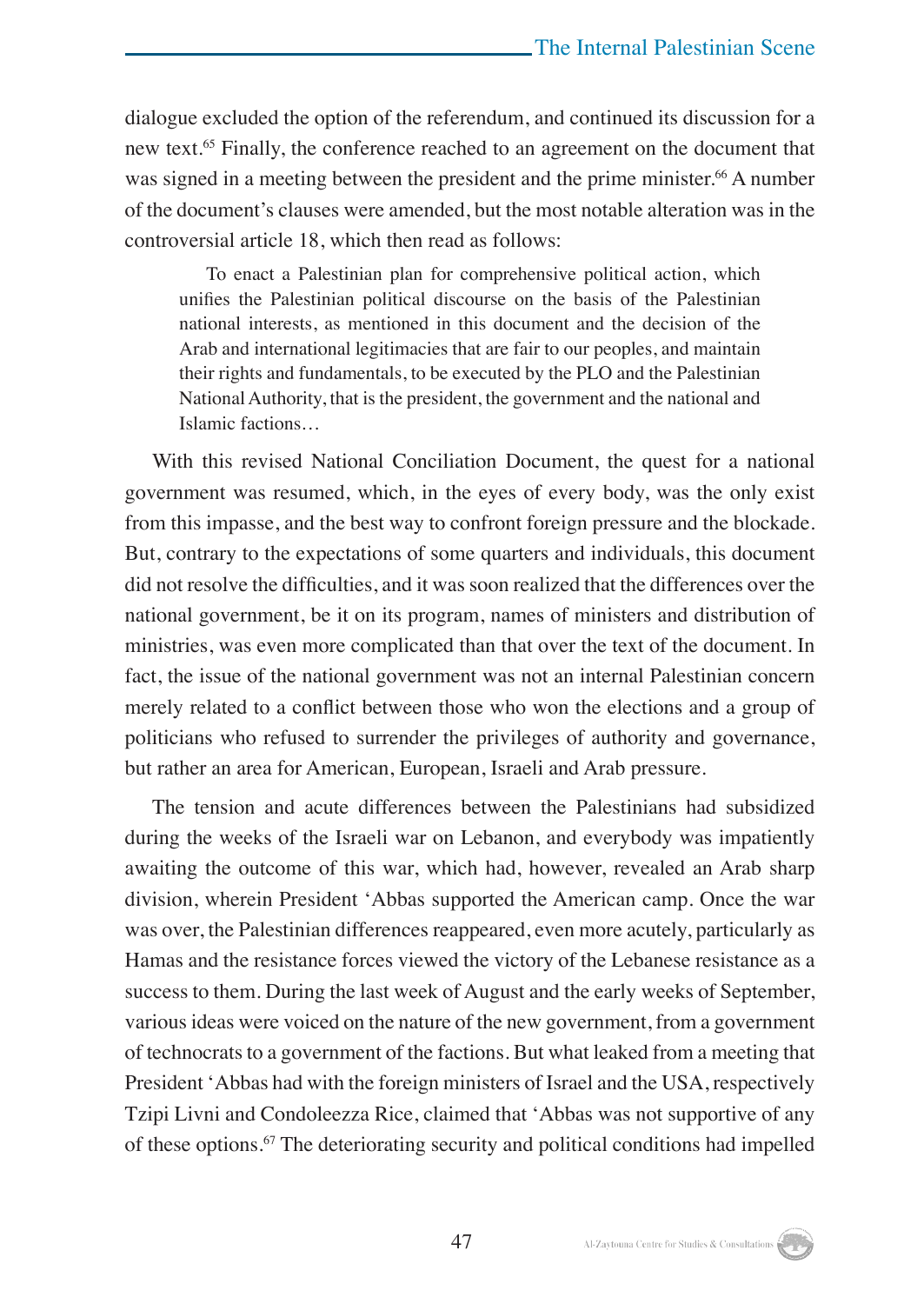in October the first non-Egyptian Arab attempt for conciliation. This was from Qatar, represented in the person of its minister of foreign affairs, who came to Ramallah.68 But the Qatari mediation failed to resolve the stubborn differences between the president and the prime minister.

A few days after his meeting with the American foreign secretary, 'Abbas informed his government that the American administration rejected the national agreement on the new version of the Prisoners' Document.69 This negative American attitude may have been behind President 'Abbas' disregard to the document, and his all out new demand that Hamas government commits itself to the Arab Peace Initiative (the initiative of Prince (King) 'Abdullah, known as the initiative of Beirut Arab Summit). Haniyah emphasized that this Initiative constitutes a formidable predicament for the formation of a government of national unity.<sup>70</sup> Meanwhile, the president refrained from seeing the prime minister, which had further aggravated the conflict. However, since late October, the Palestinian member of the PLC and former candidate for the presidency, Mustafa al-Barghuthi, started another round of mediation between the president and the government. He even declared that an agreement had been reached on 80% of the issues, including the distribution of most of the ministerial posts and a preliminary draft of the political program.71 Meanwhile, Hamas had reportedly exhibited during these deliberations its readiness to accept nine out of the 14 ministerial posts (proportionate to its representation in the PLC), to give up the premiership and not to nominate any of its top leaders to a ministerial position.

But these reports were either exaggerated, or circulated by some interested foreign quarters that were pushing to abort all efforts for national reconciliation. Meanwhile, Washington had once more emphasized that the only acceptable Palestinian government is the one that accepts the condition of the Quartet, and the premier traveled in an Arab tour. Moreover, after his meeting with the American foreign secretary, President 'Abbas bluntly declared a deadlock, $72$  which, in the circumstances, created an impression that he was succumbing to fresh American pressure towards a decisive military solution on the ground. What confirmed this impression was the president's bombastic declaration before the PLC on 16/12/2006 of an early presidential and legislative elections, however, without fixing a particular date.73 This move accelerated the political tensions in both the WB and GS. While the political associates of the president forcefully defended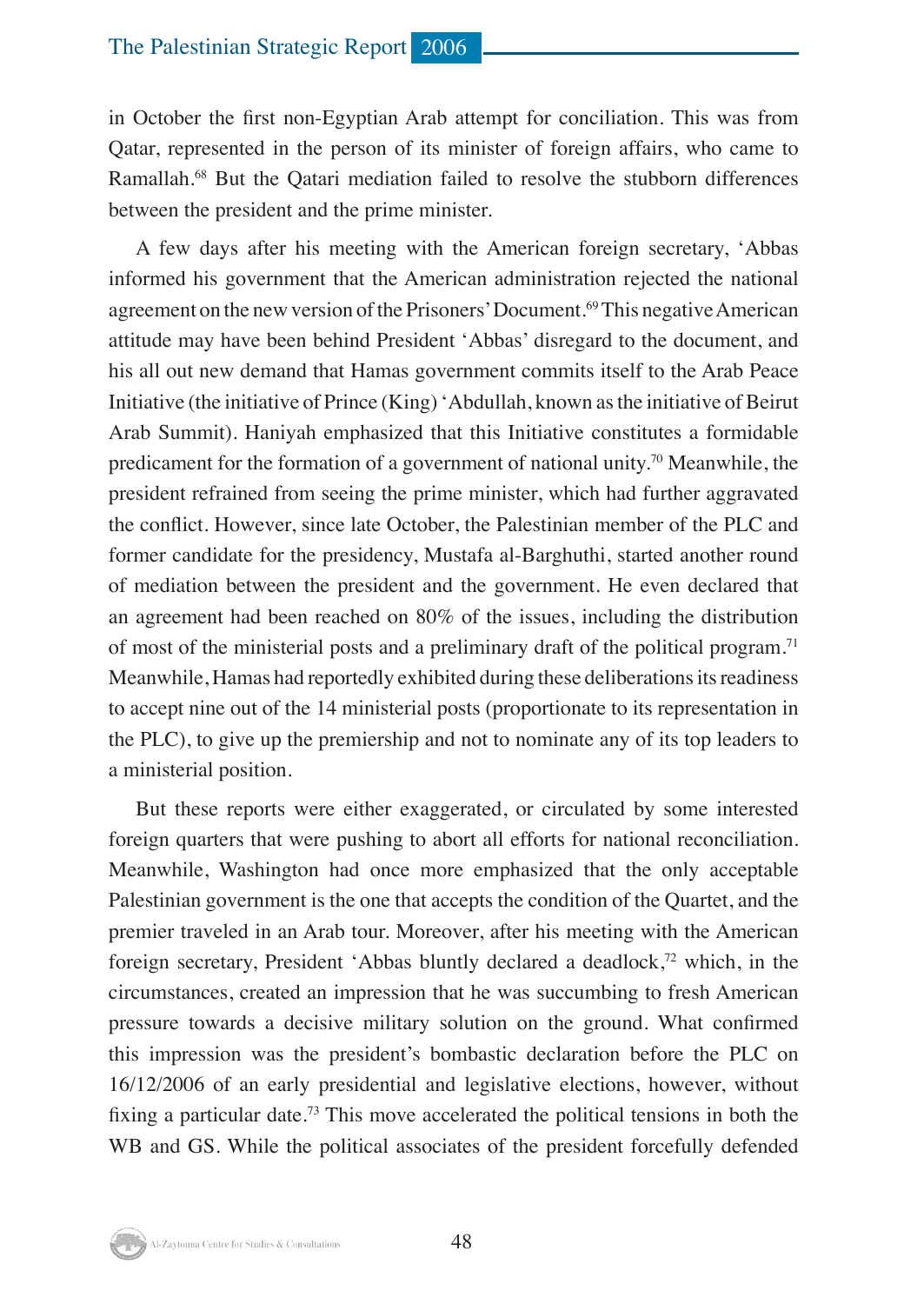his decision, Hamas spokesperson insisted that the president has no constitutional right to dissolve the PLC before completing its legal duration, and that his act is nothing but bypassing the results of a democratic and transparent elections.

During the third week of November, Khalid Mish'al visited Cairo to discuss two issues: the swapping of detainees, including the Israeli soldier Gilad Shalit, captured by Hamas, and the Palestinian differences over the national government.74 News leaked during this visit that the Egyptian side endorsed Hamas position on the national government, and expressed its desire to freshly crystallize a domestic Palestinian agreement. It appeared that President 'Abbas' declaration of an early election did not only surprise the Palestinians but also the concerned Arab states. In particular, Egypt, the chief Arab partner of the Palestinian issue, cooly received 'Abbas' move and refrained from supporting it. Meanwhile, by the end of the year, the aggravated tension and the frequent armed clashes triggered Jordan to invite 'Abbas and Haniyah for a meeting in Amman.<sup>75</sup> But this gathering did not materialize as both Hamas and 'Abbas exhibited reservations on the idea. Hamas, on her side, did not consider Jordan to be a neutral medicator, and was critical of its inability to contain the repercussions of the political-security crisis that it provoked with Hamas several months back. As for President 'Abbas, he did not like the Jordanian behavior of treating him on equal basis with Haniyah. Moreover, the rapid sequence of events had overtaken the Jordanian invitation and made it irrelevant.

With this political deadlock, security deterioration and increased casualties of the military clashes in Gaza and other towns of the Strip, it appeared that the Palestinian political mind was incapable to contain the crisis and supersede foreign intervention. Some reports spoke of a plan designed by Muhammad Dahlan, with the support of the American administration and some Arab countries, to wage a widespread and crushing military operation against the military wing of Hamas and the government's executive force. But this conspiracy failed, just like the other series of failures of the Bush administration in the region. There was no alternative but a quick Arab intervention that places Palestinian and Arab interests over and above the American considerations. This had subsequently crystallized in the invitation of the Saudi King 'Abdullah to both Hamas and Fatah for a meeting in Mecca, which had ultimately led to Mecca Agreement that marked a new stage in the Palestinian national struggle.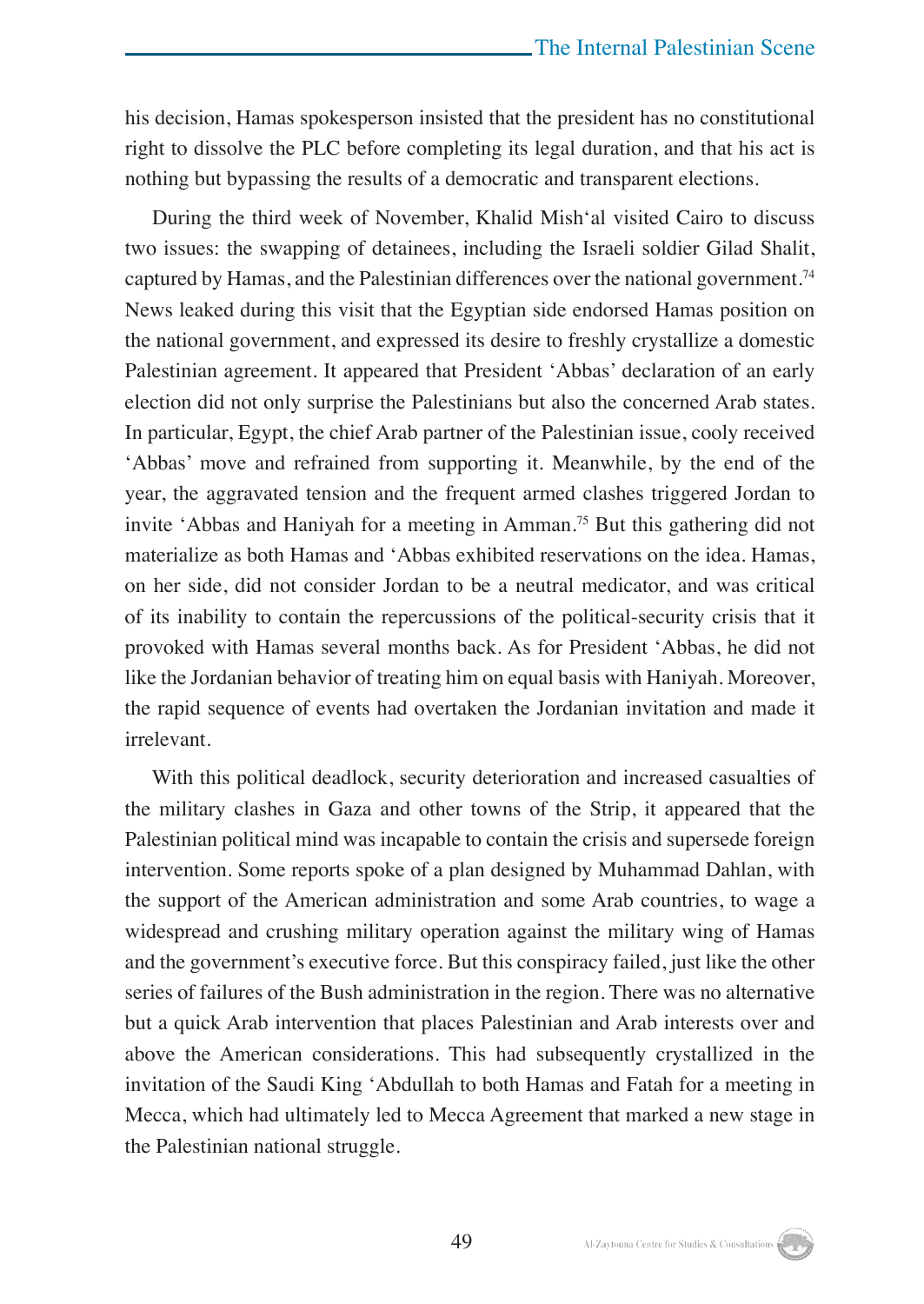### *Conclusion*

The tangible participation of Hamas in the legislative elections led to a heated and wide controversy. While some argued that Hamas had gone into this experience because it realized that the vehicle of resistance had come to its logical end, others maintained that the organization wanted to have a fair share of the cake in terms of authority and governance, which shall be proportionate to its political influence and popular support. Though it is not advisable to categorily dismiss this rational, particularly in the case of some Hamas leaders in the WB and GS, subsequent events during the course of the year 2006 showed that there was another pressing factor that impelled Hamas to pursue the route of elections, namely its genuine fear of a widespread military strike and earnest desire to protect and legitimize the resistance's political program. But, after its resounding victory in the elections, the leadership of Hamas had not seemingly realized that the Palestinian scenario is experiencing a delicate transitionary stage that nobody could possibly forecast its duration, though the political map as determined by the elections was expected to prevail for a long time. However, some argue that Hamas should have exerted more and ongoing effort towards the formation of a national government, even after the vote of confidence that its government won in the PLC. Others maintained that Hamas government lost the capacity of initiation when facing the serious riots that demanded the immediate payment of salaries. Nonetheless, the steadfastness of Hamas vis as vis the blockade and foreign pressure should be appreciated, as without it the Mecca meeting would not have been achieved.

The 2006 crisis should, on the other hand, be a wake up call for the other Palestinian forces, including Fatah, that had obstructed the formation of the national government. They should know that their very existence is dependent on their giving priority to the national call over the narrow sectarian interests. Their choice to leave Hamas government to face the music alone was a serious error of judgment that had neither taken on board the interest of the Palestinian nation and peoples, nor understood the resilience of Hamas and its determination to bear the responsibility that the peoples had bestowed upon its shoulders in the elections. Moreover, the outcome of these elections had confirmed the significant transformation, begun since the 1980s, in the Palestinian arena and, indeed, in the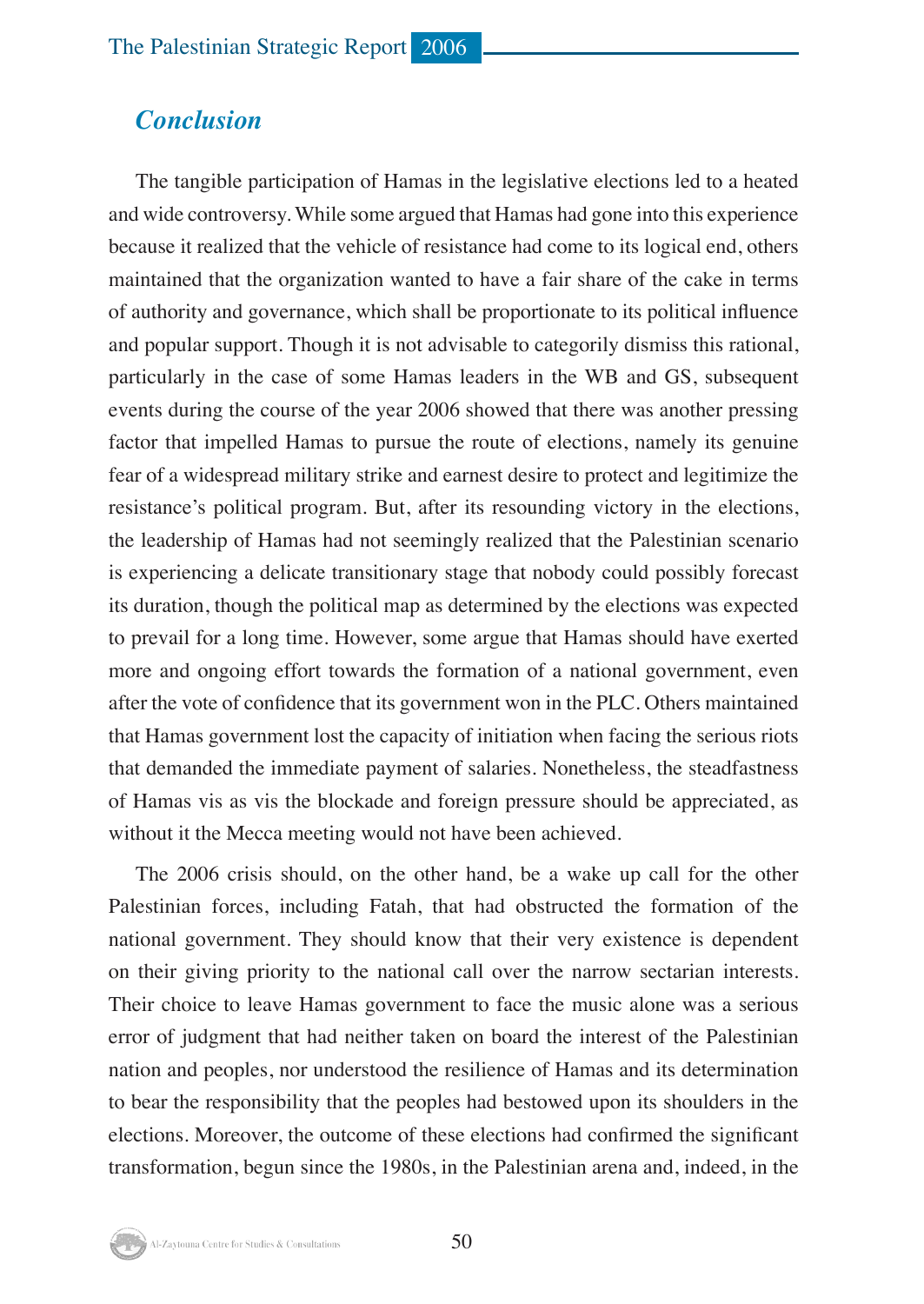entire Arab-Muslim world, namely the progressive rise of the Islamic trend. The national cause cannot progress if the other Palestinian forces continued to ignore, implicitly or explicitly, the rise of political Islam, or tried to arrest its progress.

The Palestinian crisis, as well as the Israeli-American stubbornness, had generated a series of differences and conflicts between Hamas government and the president's camp over policies, functions, authority and rule. Though Mecca Agreement provided a great chance to restore the Palestinian consensus and form a national government, Hamas victory and its leading role in the PA require the realization of some important merits that go beyond the formation of a national government. Of these is the restructuring of the PA on a national basis that ends the sectarian nature of the security forces and the bureaucracy that have effectively made the institutions of the PA offshoots of Fatah, even certain wings of the organization. However, it is necessary to emphasize that it will be very dangerous for the PA to be dependent on American-European aid, as this would in effect subject it to the Israeli will, and consequently substantially threatens the path of the entire Palestinian national struggle. Hence, the liberation of the Palestinian will from this risky dependency, and the return to the former practice of official and popular Arab-Islamic funding should be the major concern of the Palestinian government during the forthcoming phase.

Moreover, the PLO should be restructured and activated in such a way that it becomes the true representative of all Palestinian political trends and the Palestinian people at large. Hence, there would be no deviation from the national goals, namely the destruction of the Separation Wall, the uprooting of the occupation, the dismantling of the settlements and the rescue of Jerusalem, *al-Aqsa* Mosque and all the Islamic and Christian sanctuaries.

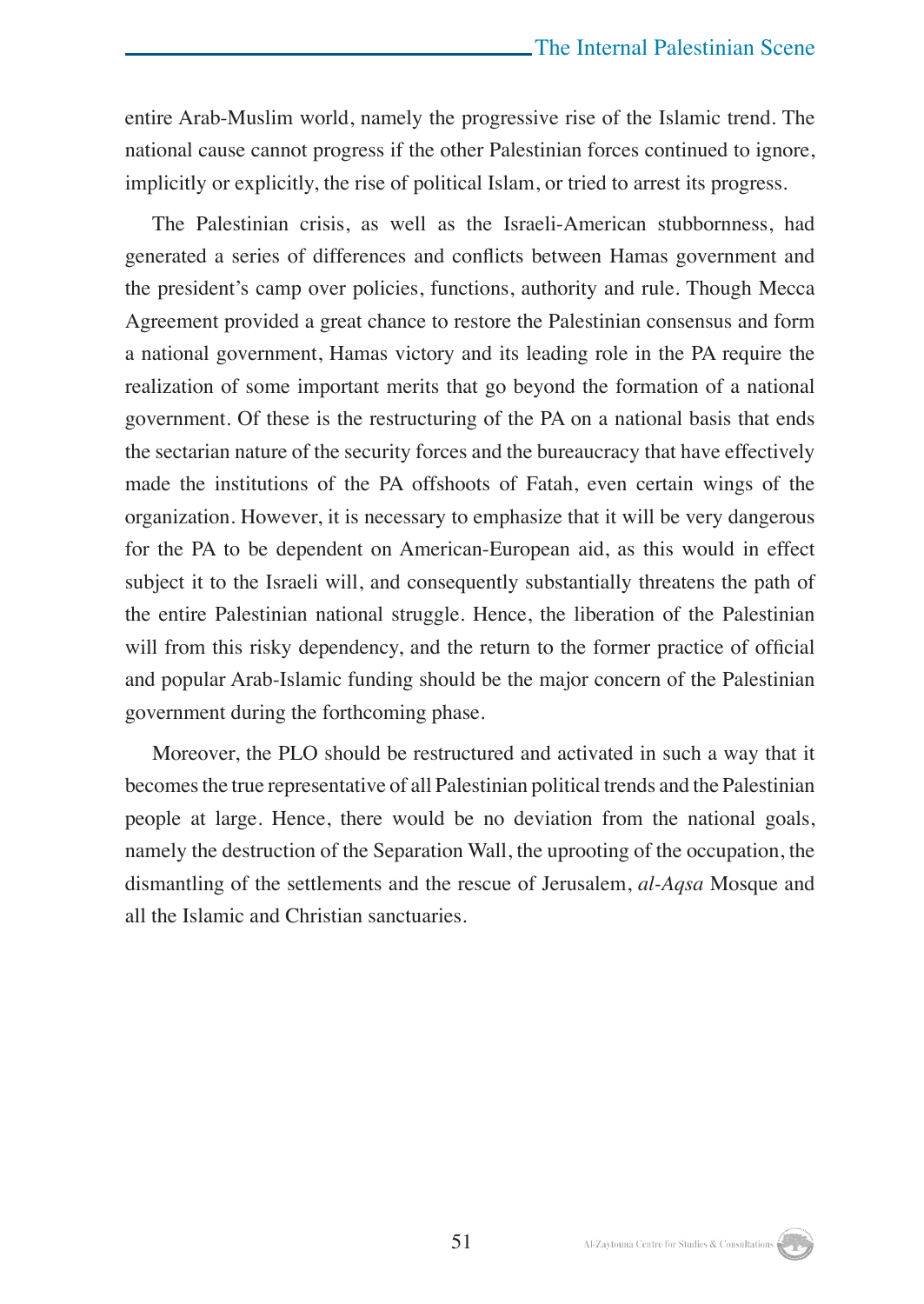### The Palestinian Strategic Report 2006

### **Endnotes**

- See media coverage of this issue in *Asharq Alawsat*, *al-Hayat* and *al-Quds al-Arabi* newspapers, London, 1/1/2006; and *al-Hayat al-Jadidah* newspaper, Ramallah, 4/1/2006.
- See for example *al-Hayat*, 22/1/2006.
- Opinion Polls and Survey Studies Center, An-Najah National University, http://www.najah.edu/ARABIC/Centers/poll/poll16.htm
- Opinion Polls and Survey Studies Center, An-Najah National University, http://www.najah.edu/ARABIC/Centers/poll/poll17.htm
- Opinion Polls and Survey Studies Center, An-Najah National University, http://www.najah.edu/ARABIC/Centers/poll/poll18.htm
- Opinion Polls and Survey Studies Center, An-Najah National University, http://www.najah.edu/ARABIC/Centers/poll/poll19.htm
- See media coverage on the results in *Asharq Alawsat, al-Hayat* and *al-Quds al-Arabi,* 27-30/1/2006.
- The Palestinian National Information Centre (PNIC),
- http://www.pnic.gov.ps/arabic/gover/elections/result.html
- For example, see Sa'ib 'Urayqat and Dahlan's statements in *al-Hayat*, 27/1/2006; and *Okaz* newspaper, Jeddah, 28/1/2006.
- *Al-Khaleej* newspaper, United Arab Emirates (UAE), 13/2/2006.
- *Al-Ayyam* newspaper, Ramallah, 13/2/2006.
- *Al-Hayat*, 23/2/2006.
- *Al-Hayat*, 20/2/2006.
- <sup>14</sup> For a comprehensive understanding of the various aspects of the international blockade of the Palestinian government, see Wael Ahmad Sa'ad, *al-Hisar* (The Siege) (Beirut: al-Zaytouna Centre for Studies and Consultations, 2006).
- *Al-Hayat* and *Asharq Alawsat*, 5-7/3/2006.
- *Al-Qabas* newspaper, Kuwait, 30/1/2006; and *al-Hayat*, 2/2/2006.
- *Addustour* newspaper, Amman, 19/4/2006.
- *Al-Hayat*, 14-15, 20/2/2006.
- *Alghad* newspaper, Amman, 31/8/2006.
- *Al-Hayat*, 21, 28/2/2006.
- *Al-Hayat* and *al-Seyassah* newspaper, Kuwait, 27/3/2006.
- *Al-Quds al-Arabi*, 23/8/2006.
- *Al-Hayat*, 17/5/2006; and *al-Quds al-Arabi*, 21/6/2006.
- <sup>24</sup> About employees salary payments, see Palestine News Network (PNN), http://arabic.pnn.ps/index.php?option=com\_content&task=view&id=7813&Itemid=36
- *Asharq Alawsat*, 25/5/2006.
- The Palestinian Information Center (PIC), 23/12/2006, http://www.palestine-info.info/ar/default.aspx
- *Al-Hayat*, 14/2/2006.
- *al-Hayat al-Jadidah*, 14/2/2006.
- *Assafir* newspaper, Beirut, 15/2/2006.
- *Assafir* and *al-Hayat*, 15, 22-23/2/2006; and *al-Quds al-Arabi*, 10/4/2006.
- *Al-Ayyam*, Ramallah and *al-Hayat*, 21/4/2006.
- Palestine News Agency (WAFA), 14/6/2006, http://www.wafa.ps/body.asp?id=90728
- *Annahar* newspaper, Beirut, 15/6/2006.
- *Al-Hayat*, 27/4/2006.
- *Haaretz* newspaper, 28/5/2006.
- *Al-Quds al-Arabi*, 29/4/2006; and see Sa'ad, *op. cit.*, pp. 48-50.

Al-Zaytouna Centre for Studies & Consultations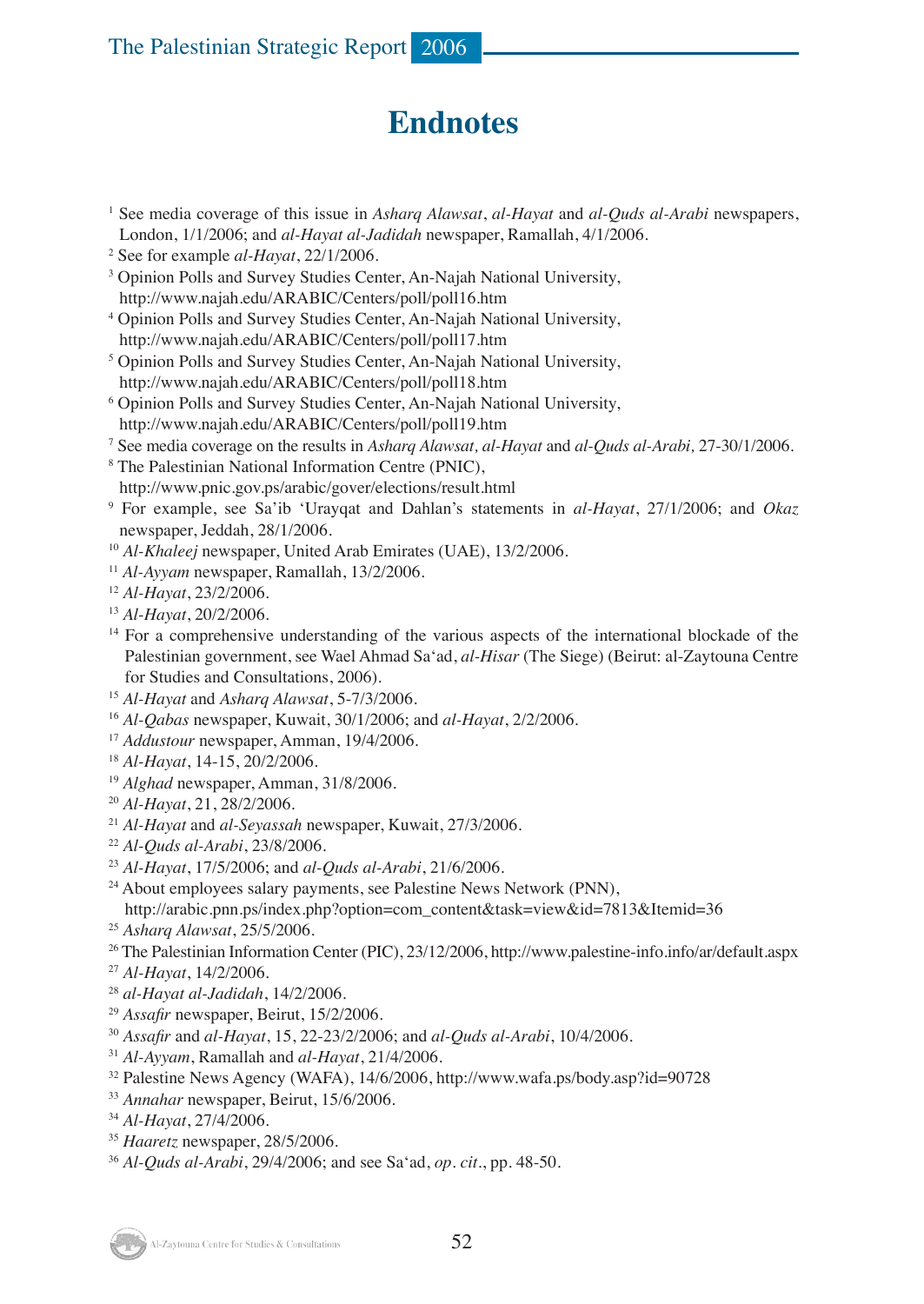- *Addustour* and *al-Hayat*, 29/6/2006; *Asharq Alawsat*, 7/8/2006; and *al-Quds al-Arabi*, 9/8/2006.
- 38 See for example *al-Hayat*, 2/6/2006-5/9/2006; and *Annahar*, 22/9/2006.
- Site of IslamOnline, 31/3/2006, http://www.islam-online.net/Arabic/news/2006-03/31/article02.shtml PIC, 17/5/2006.
- *Al-Hayat* and a*l-Ayyam*, Ramallah, 9, 12/5/2006; and *Assafir*, 22/5/2006.
- *Assafir*, 2/10/2006.
- *Assafir*, 20/10/2006; and *al-Hayat*, 29/10/2006.
- *Asharq Alawsat*, 11, 18/12/2006; PIC, 13-14/12/2006; and site of Arabs 48, 15/12/2006, http://www.arabs48.com
- See The Palestinian Independent Commission for Citizens' Rights (PICCR), The Outcome of Security Unrest till the End of November 2006, http://www.piccr.org/dmdocuments/press%20 releases/NUMBER%20OF%20KILLED%20PPL-%20SECURITY%20CHAOS%202006.pdf
- <sup>46</sup> Al Mezan Center for Human Rights, http://www.mezan.org/site\_en/insecurity/insecurity\_statistics.php

47 Ibid.

- *Addustour* and *al-Khaleej*, 1/1/2006.
- 49 The overwhelming majority of Palestinians, Arabs and Muslims are considering these operations as "martyrdom operations" while most Israelis and western writers and media are considering them as "suicide operations." We used the word "self-immolation" in this report to be as neutral as possible. However, such terms may need more discussions.
- *Al-Hayat* and *Alghad*, 18/4/2006.
- *Al-Hayat*, 24/7/2006.
- *Al-Hayat*, 18/8/2006.
- *Assafir*, 9/11/2006.
- 54 See for example, the statement of Khalid Mish'al in *Almushahid Assiyasi* magazine, 5/2/2006, http://www.almushahidassiyasi.com/ar/4/336/
- *Al-Ayyam*, Ramallah, 26/2/2006; and *Alghad*, 5/3/2006.
- *Al-Hayat*, 29/3/2006.
- 57 See for example *Alquds* newspaper, Palestine, 18/4/2006; and *al-Hayat*, 9/7/2006.
- *Al-Quds al-Arabi*, 27/5/2006.
- *Al-Quds al-Arabi*, 1/6/2006.
- *Al-Quds al-Arabi*, 17/11/2006.
- *Al-Hayat*, 11/11/2006; and *Asharq Alawsat*, 22/12/2006.
- 62 For information about the early version of the document, see *al-Quds al-Arabi*, 11/5/2006.
- On the various reactions to the document, see *al-Hayat* and *Assafir*, 12/5/2006. For full text see *Assafir*, 27/5/2006.
- *Al-Hayat*, 26/5/2006.
- *Al-Hayat*, 11-12, 19/6/2006.
- *Al-Quds al-Arabi*, 19/6/2006; and *al-Hayat*, 28/6/2006.
- *Al-Hayat*, 21/9/2006.
- *Al-Hayat* and *Assafir*, 3-5, 10-11/10/2006.
- *Albayan* newspaper, UAE, 1/10/2006.
- *Al-Hayat*, 21/9/2006.
- *Al-Hayat*, 31/10/2006 and 8, 15/11/2006.
- *Al-Quds al-Arabi*, *Assafir* and *al-Hayat*, 29/10/2006 and 1/12/2006.
- *Addustour* and *al-Hayat*, 10, 12/12/2006.
- *Al-Hayat*, 26/11/2006.
- *Addustour* and *al-Hayat*, 26/12/2006.